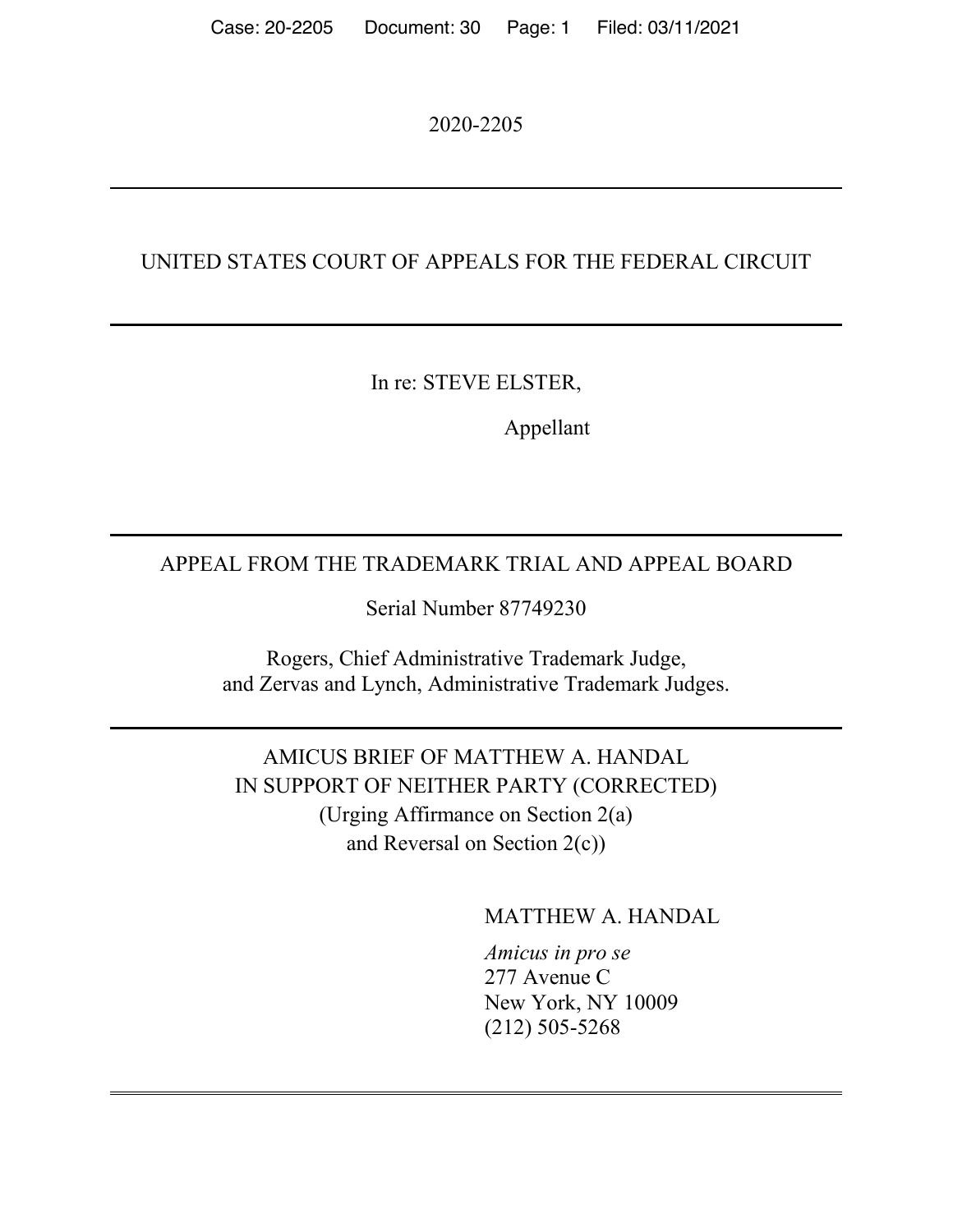#### CERTIFICATE OF INTEREST

Amicus MATTHEW A. HANDAL certifies the following:

- 1. The full name of every party represented by me is: **MATTHEW A. HANDAL** (self-represented).
- 2. The name of the real party in interest represented by me is: **same**.
- 3. All parent corporations and any publicly held companies that own 10 percent or more of the stock of the party represented by me are: **none**.
- 4. The names of all law firms and the partners or associates that appeared for the party now represented by me in the trial court or agency or are expected to appear in this court are: **none**.
- 5. Related Cases. Provide the case titles and numbers of any case known to be pending in this court or any other court or agency that will directly affect or be directly affected by this court's decision in the pending appeal:

Amicus' pending trademark applications for MAKE AMERICA GREAT AGAIN DUMP TRUMP! 2020, S/N 88/931066; MAKE AMERICA GREAT AGAIN DUMP TRUMP! 2020, S/N 88/936129; DUMP TRUMP AND LOCK HIM UP, S/N 90/340590; INDICT THE TRUMP ORGANIZATION, S/N 90/340613; INDICT 45, S/N 90/434555.

6. Organizational Victims and Bankruptcy Cases. Provide any information required under Fed. R. App. P. 26.1(b) (organizational victims in criminal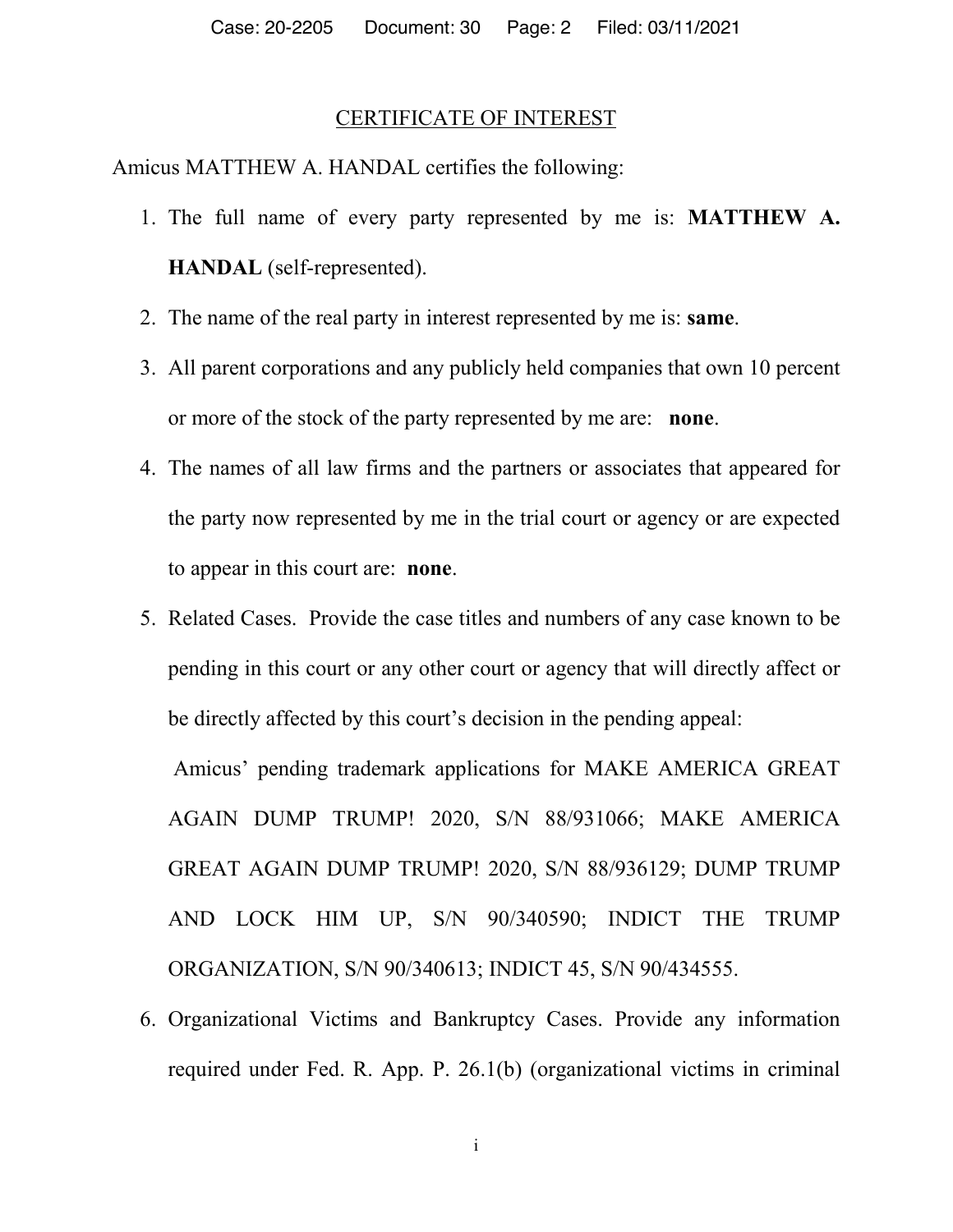cases) and 26.1(c) (bankruptcy case debtors and trustees). Fed. Cir. R. 47.4(a)(6). **Not applicable.**

February 26, 2021 /s/ Matthew A. Handal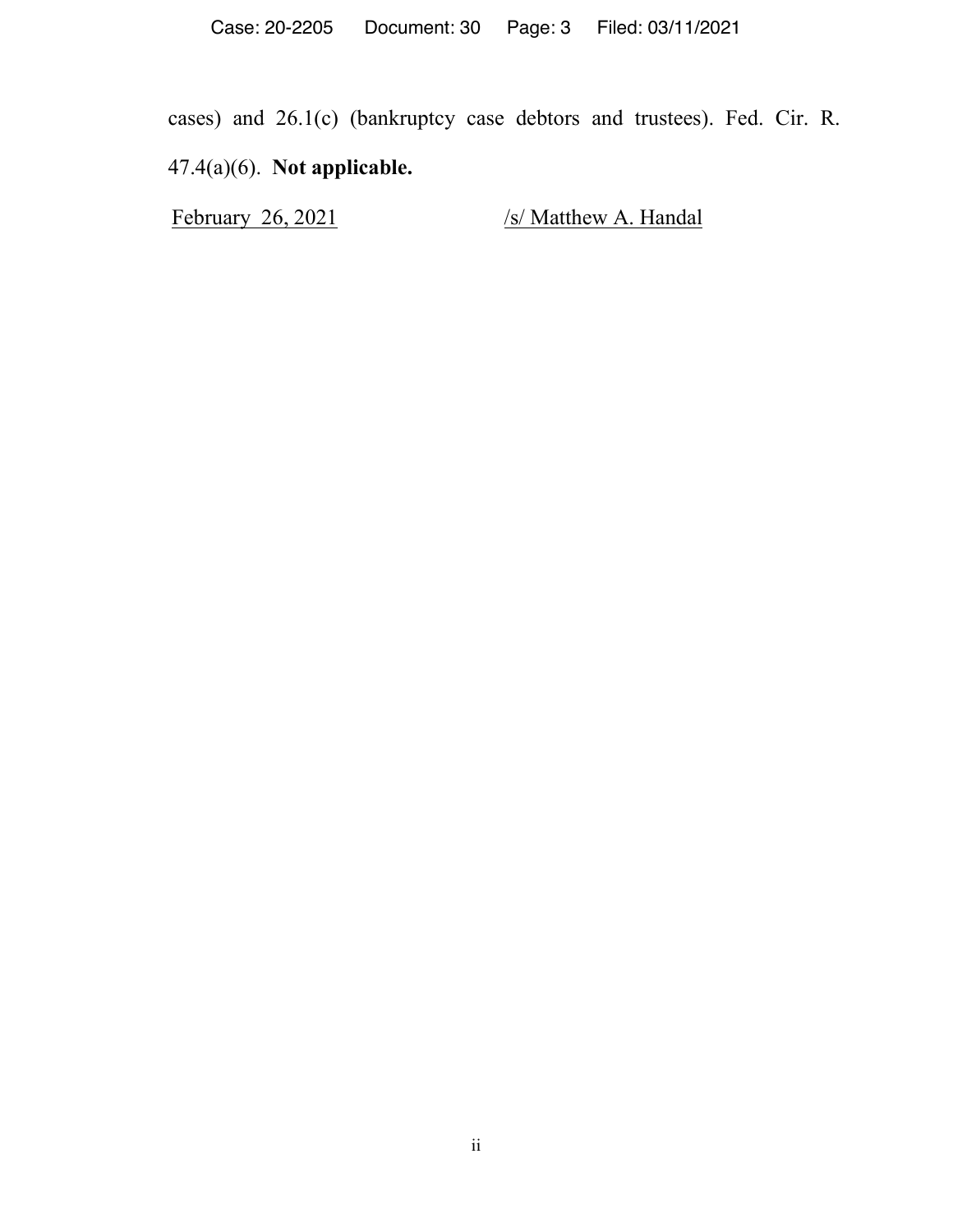# TABLE OF CONTENTS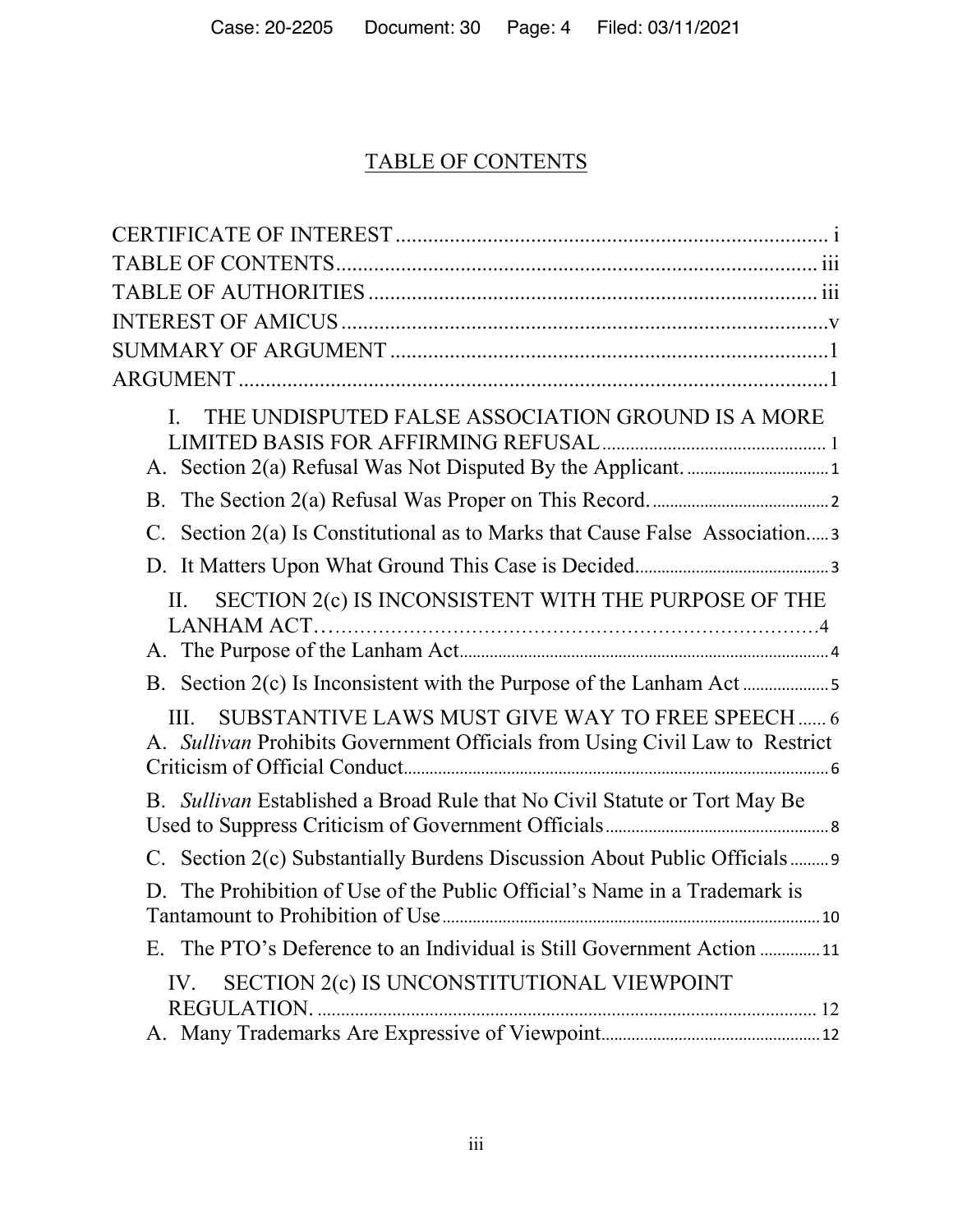| B. Section 2(c) Is Viewpoint Regulation Because It Allows Some Trademarks<br>Referring to Politics but Refuses Trademarks About Individual Government |  |
|-------------------------------------------------------------------------------------------------------------------------------------------------------|--|
|                                                                                                                                                       |  |
|                                                                                                                                                       |  |
| D. Section 2(c) is Viewpoint Regulation Because the PTO Looks at the                                                                                  |  |
| V. SECTION 2(c) DOES NOT SURVIVE EITHER STRICT OR                                                                                                     |  |
|                                                                                                                                                       |  |
|                                                                                                                                                       |  |
|                                                                                                                                                       |  |
| SECTION 2(c) IS UNCONSTITUTIONAL AS APPLIED  25<br>VI.                                                                                                |  |
| VII -                                                                                                                                                 |  |
|                                                                                                                                                       |  |
|                                                                                                                                                       |  |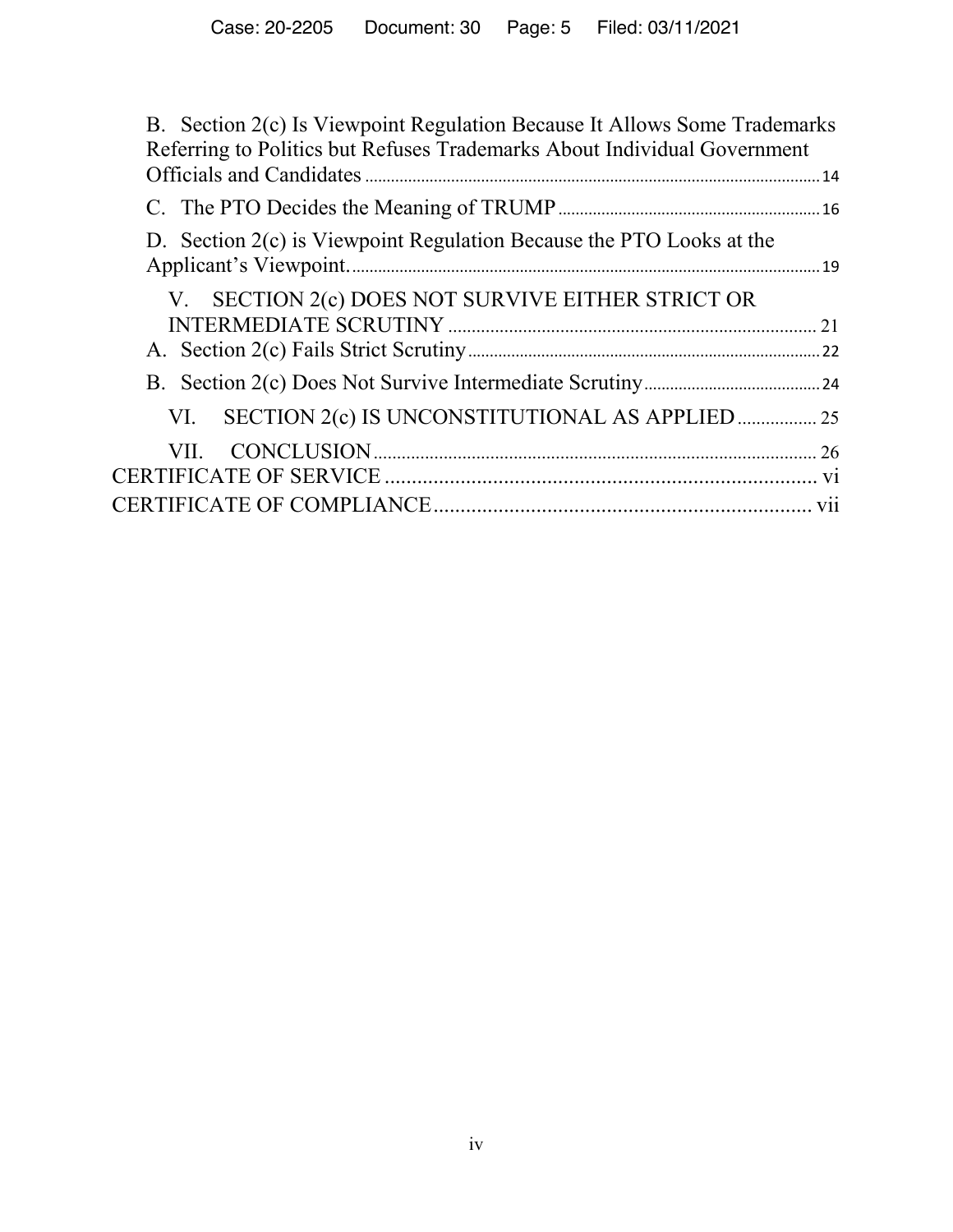### TABLE OF AUTHORITIES

### **CASES**

| Cardtoons, L.C., v. Major League Baseball Players Association, 95 F.3d 959 (10 <sup>th</sup>    |
|-------------------------------------------------------------------------------------------------|
|                                                                                                 |
| Central Hudson Gas & Electric Corp. v Public Service Commission, 447 U.S. 557,                  |
|                                                                                                 |
|                                                                                                 |
| Consolidated Edison Co. v. Public Svc. Comm'n, 447 U.S. 530, 536 (1980)23                       |
| Hustler Magazine v. Falwell, 485 U.S. 46, 108 S. Ct. 876, 99 L. Ed. 2d 41 (1988).8              |
|                                                                                                 |
| Matal v. Tam, 582 U.S., 137 S. Ct. 1744, 1751, 198 L. Ed. 2d 366 (2017). 4, 5,<br>9, 12, 22, 24 |
| New York Times Co. v. Sullivan, 376 U.S. 254, 84 S. Ct. 710, 11 L. Ed. 2d 686                   |
| Reed v. Town of Gilbert, 576 U.S. 155, 135 S. Ct. 2218, 2227, 192 L. Ed. 2d 236                 |
|                                                                                                 |

### **STATUTES**

Lanham, Section 2(c), 15 U.S.C. Section 1052(a)……1, 2, 3, 4, 5, 6, 24, 25

Lanham, Section 2(c), 15 U.S.C. Section 1052(c)……1, 4, 5, 6, 7, 8, 9, 10, 11, 12

#### OTHER AUTHORITIES

TMEP 1203.03(c)(i)...................................................................................................5

| M. Carpenter and M. Gardner, "NSFW: An Empirical Study of Scandalous       |  |
|----------------------------------------------------------------------------|--|
| Trademarks, Cardozo Arts and Entertainment Law Journal. 33:321-365. (2015) |  |
|                                                                            |  |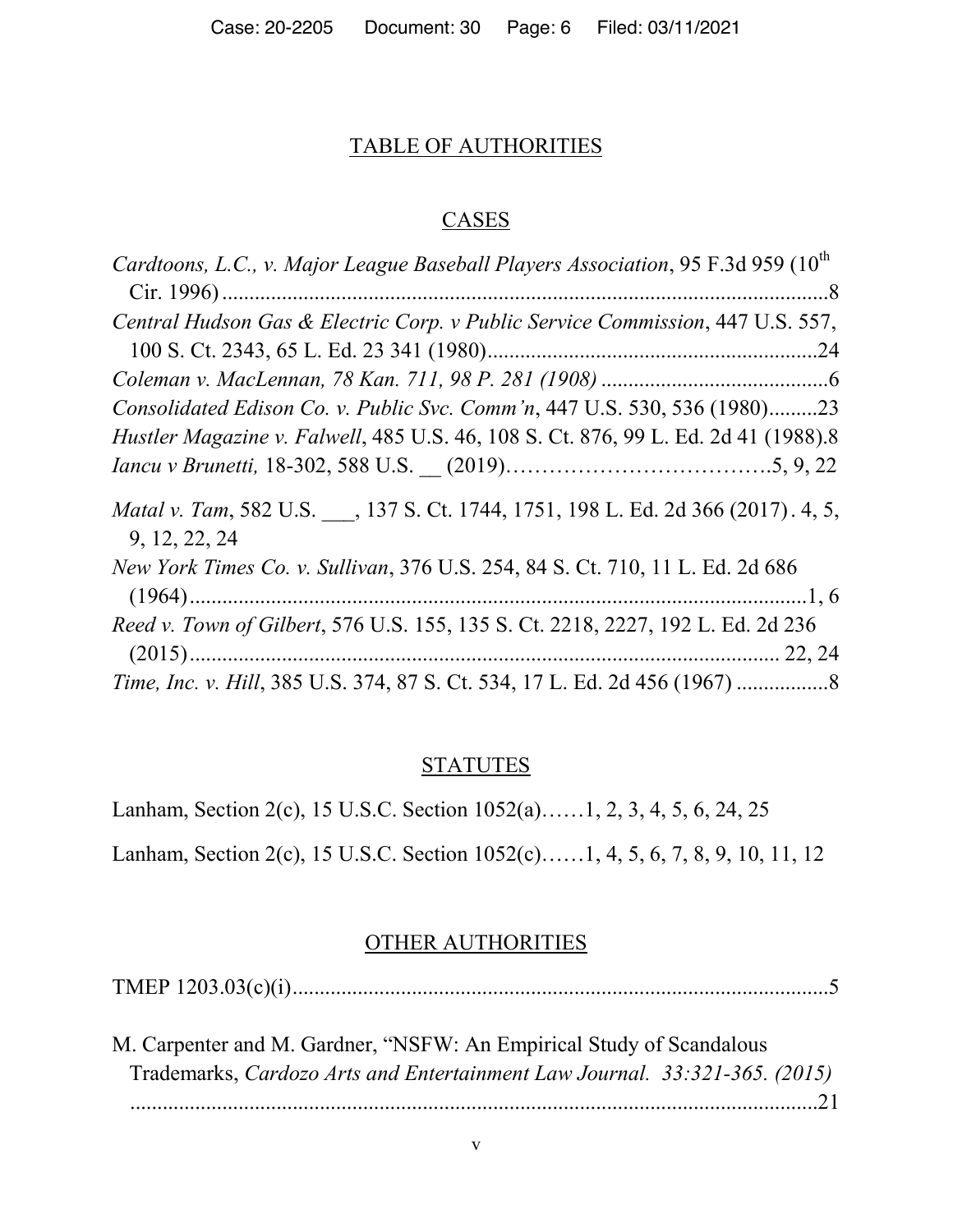## **INTEREST OF AMICUS**<sup>1</sup>

Amicus Matthew Handal has trademark applications that include the word "Trump." Two of his applications have been refused under Section 2(c). The others certainly will be refused in due course on the same grounds. Those applications are:

MAKE AMERICA GREAT AGAIN DUMP TRUMP! 2020, S/N

88/931066

MAKE AMERICA GREAT AGAIN DUMP TRUMP! 2020, S/N

### 88/936129

### DUMP TRUMP AND LOCK HIM UP, S/N 90/340590

INDICT THE TRUMP ORGANIZATION, S/N 90/340613

INDICT 45, S/N 90/434555

 $\overline{a}$ 

In his responses to the office actions, dated February 4, 2021, to 88/931066 and 88/936129, Amicus argued that Section 2(a)'s Deceptive and False Association Clauses are constitutional if correctly applied. He contends that Section 2(c) is

<sup>&</sup>lt;sup>1</sup> The parties in this case have consented to the filing of this brief. Jonathan Taylor, counsel for Appellant consented in an email dated January 24, 2021. Christina J. Hieber, counsel for Respondent, consented in an email dated January 28, 2021. This brief was not authored in whole or in part by counsel for any party. No one other than amicus or his counsel made a monetary contribution to preparing or submitting this brief.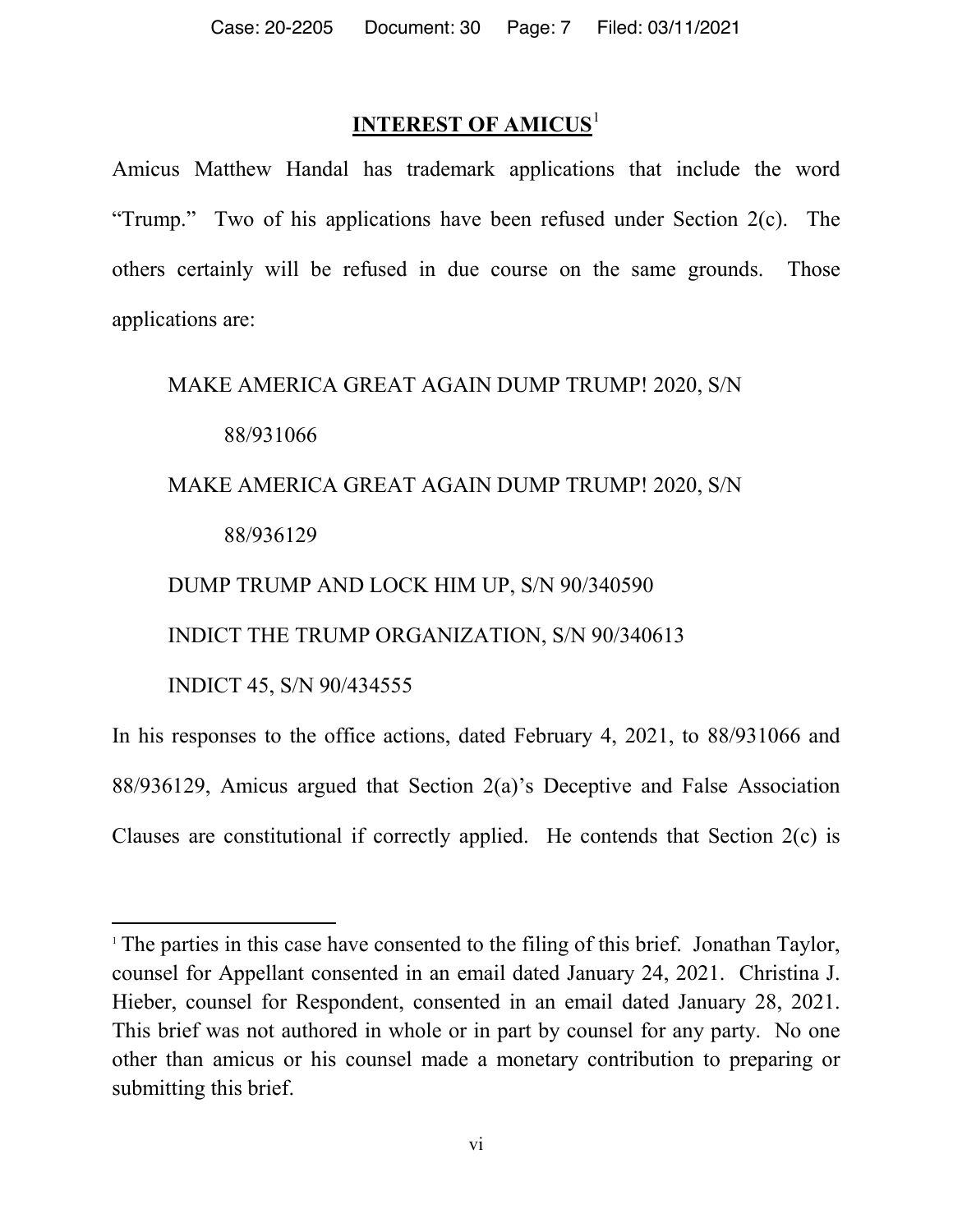unconstitutional. The outcome of this case is likely to affect the outcome of Amicus' applications.

Accordingly, Amicus files this brief to bring some matters to the Court's attention to make sure that they are adequately briefed.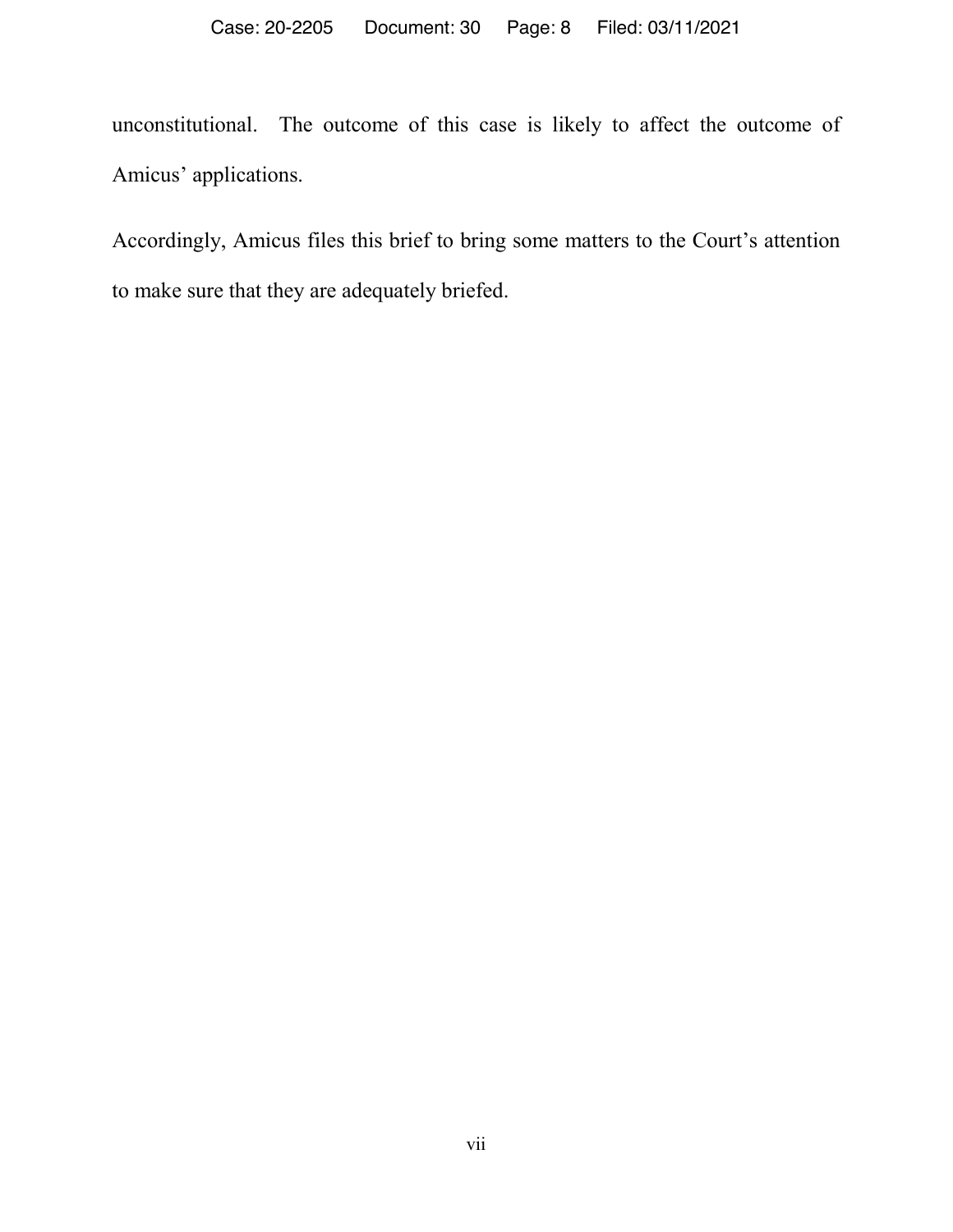#### **SUMMARY OF ARGUMENT**

The refusal of TRUMP TOO SMALL should be affirmed pursuant to the False Association Clause of Section 2(a). Appellant did not dispute the false association finding. Amicus argues that Section 2(a) is clearly constitutional since it relates to a core purpose of the Lanham Act: prevention of confusion (or deception or false association)

Amicus argues that Section 2(c) is unconstitutional under *Sullivan v. New York Times*. It is also unconstitutional as viewpoint regulation. The Patent & Trademark Office allows all manner of trademarks that express political viewpoints. The only type it does not allow **is** those that discuss specific named candidates. That is viewpoint regulation. $<sup>2</sup>$ </sup>

### ARGUMENT

## **I. THE UNDISPUTED FALSE ASSOCIATION GROUND IS A MORE LIMITED BASIS FOR AFFIRMING REFUSAL**

Amicus contends that the TTAB should have affirmed the refusal on the false association ground.

### A. Section 2(a) Refusal Was Not Disputed by the Appellant.

l

<sup>&</sup>lt;sup>2</sup> This filing of this brief would have been filed timely but it was delayed because the Court had to approve Amicus' ECF log-on. In any event, the brief is timely because it urges affirmance.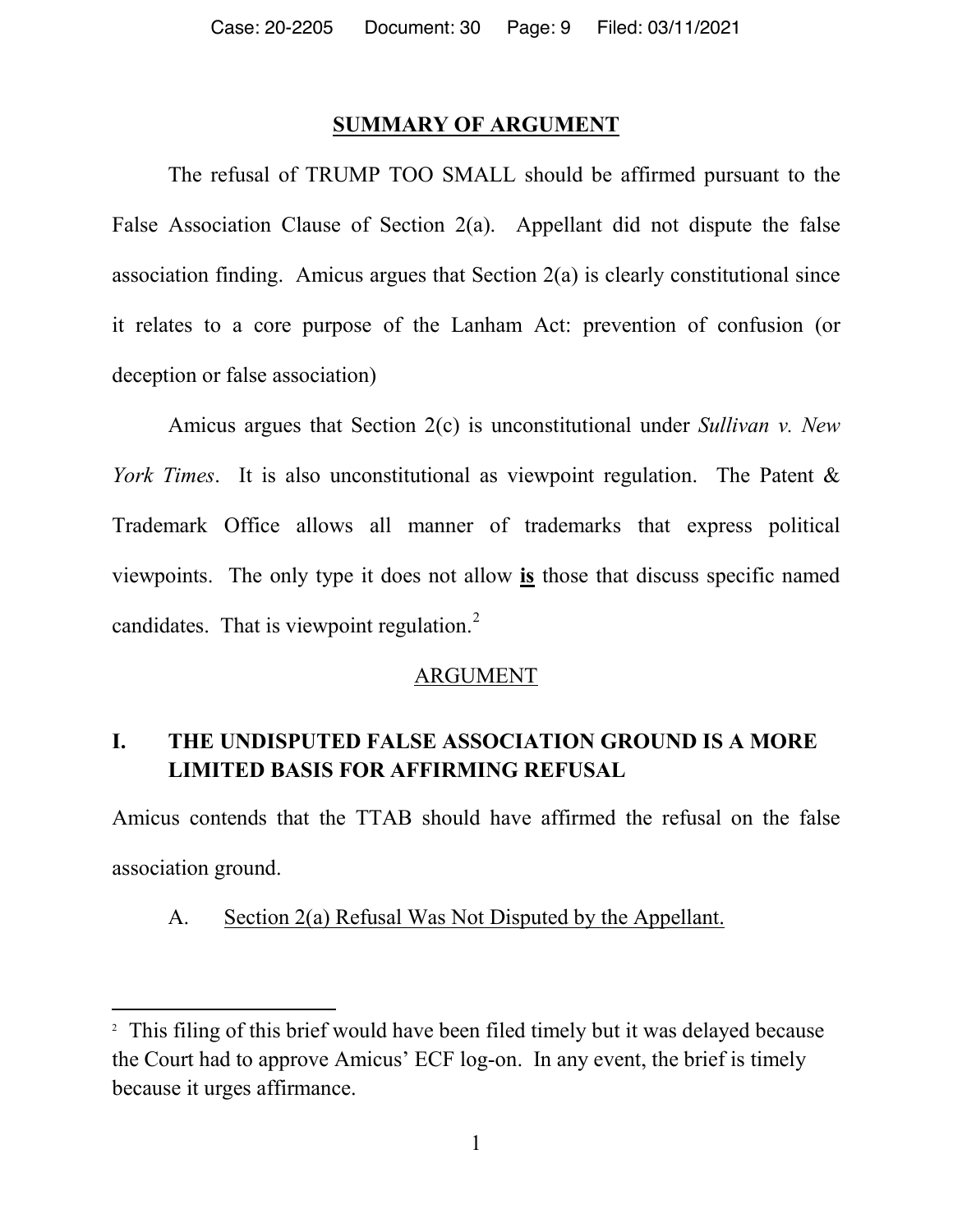#### Case: 20-2205 Document: 30 Page: 10 Filed: 03/11/2021

The first two rounds of office actions raised only Section 2(c). However, the TTAB remanded to the examining attorney and she raised a new ground: Section 2(a), false association. *See* Office Action dated June 24, 2019. In response, the Appellant offered no evidence or argument in response to the Section 2(a) refusal. Instead, the Appellant contended that False Association Clause is unconstitutional. Thus, the Examining Attorney's evidence that there is a false association is undisputed, as is her conclusion that Appellant' mark creates a false association. Accordingly, Section 2(a) should have been the basis for affirming the refusal.

### B. The Section 2(a) Refusal Was Proper on This Record.

The Examining Attorney's conclusion that TRUMP TOO SMALL could create a false association is entirely plausible. Traditionally the Republican Party has stood for small government. Presumably, Trump and some of his supporters think Trump's views are exactly the right size (i.e., small) about the environment, health care, immigration and other issues. For those persons, the mark could create a false association. The TRUMP TOO SMALL mark is not so clearly critical of Trump that it negates false association.

The Appellant's t-shirt does not change the conclusion. If a registration were granted, it would only be for TRUMP TOO SMALL, without any requirement that other words (such as those on the backside of Appellant's t-shirt) be used. Nor is there any showing that most consumers even heard of the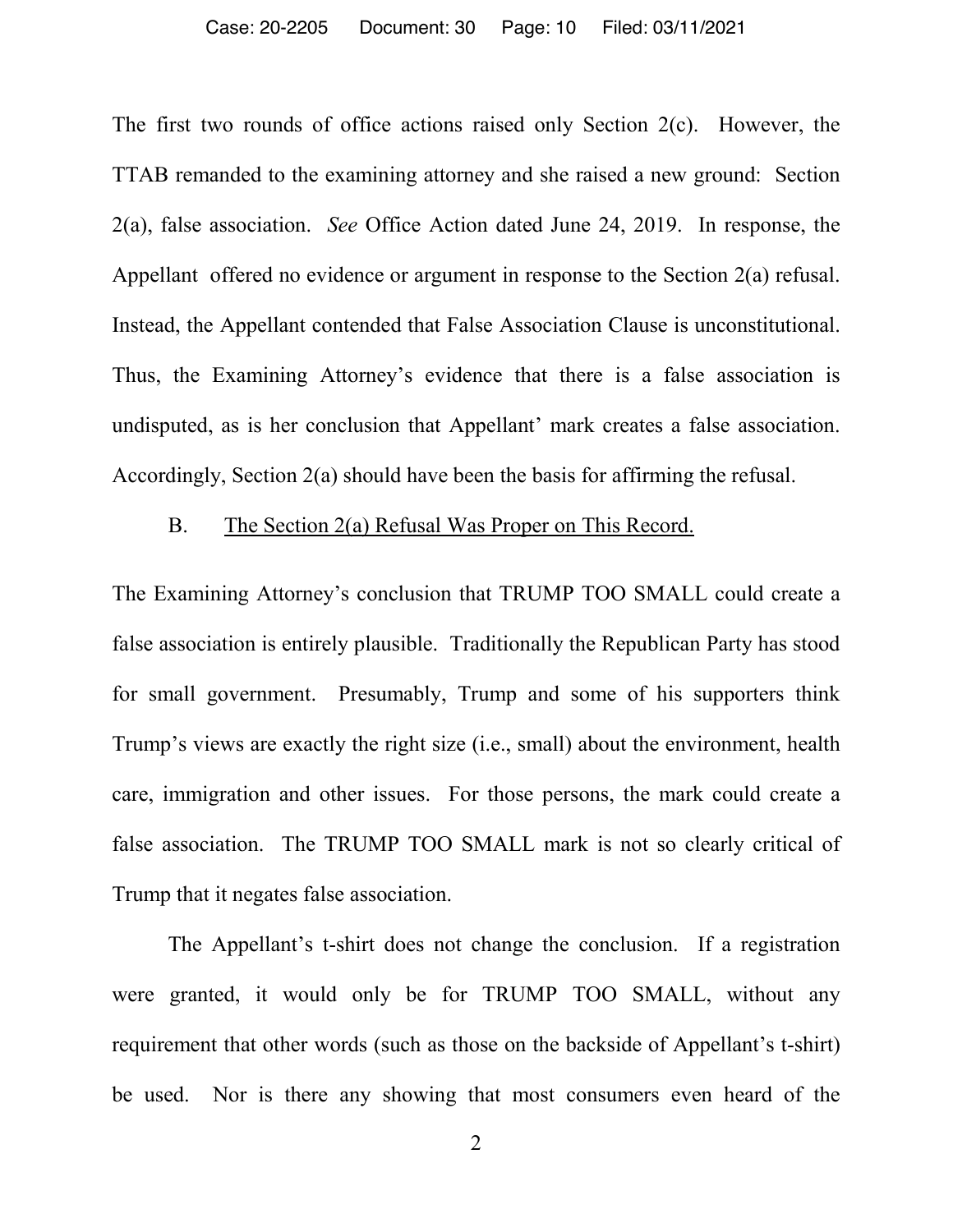exchange of insults in the debate, or they will remember it in many years that the registration, if granted, would be valid. Accordingly, the record supports the Section 2(a) refusal.

## C. Section 2(a) Is Constitutional as to Marks that Cause False Association.

Most trademark attorneys, even those who believe in expansive Free Speech right, would not want to have the traditional rules relating to confusion (likelihood of confusion, deception, false association) invalidated. There clearly is a substantial governmental interest in preventing confusion.

Amicus requests that the Court should use careful language in its decision. When there is no possibility of confusion (such as Amicus' marks, e.g., DUMP) TRUMP AND LOCK HIM UP or INDICT 45, then Section 2(a) should not apply. No reasonable person would think such goods or a blog under that service mark, was endorsed by Trump.

#### D. It Matters Upon What Ground This Case is Decided.

It is puzzling that the TTAB did not affirm the refusal based upon Section 2(a) when the record **is** undisputed on that issue. The issue that the TTAB should have decided is whether a mark that creates a false association must still be allowed when it criticizes a government official. Since the First Amendment does

3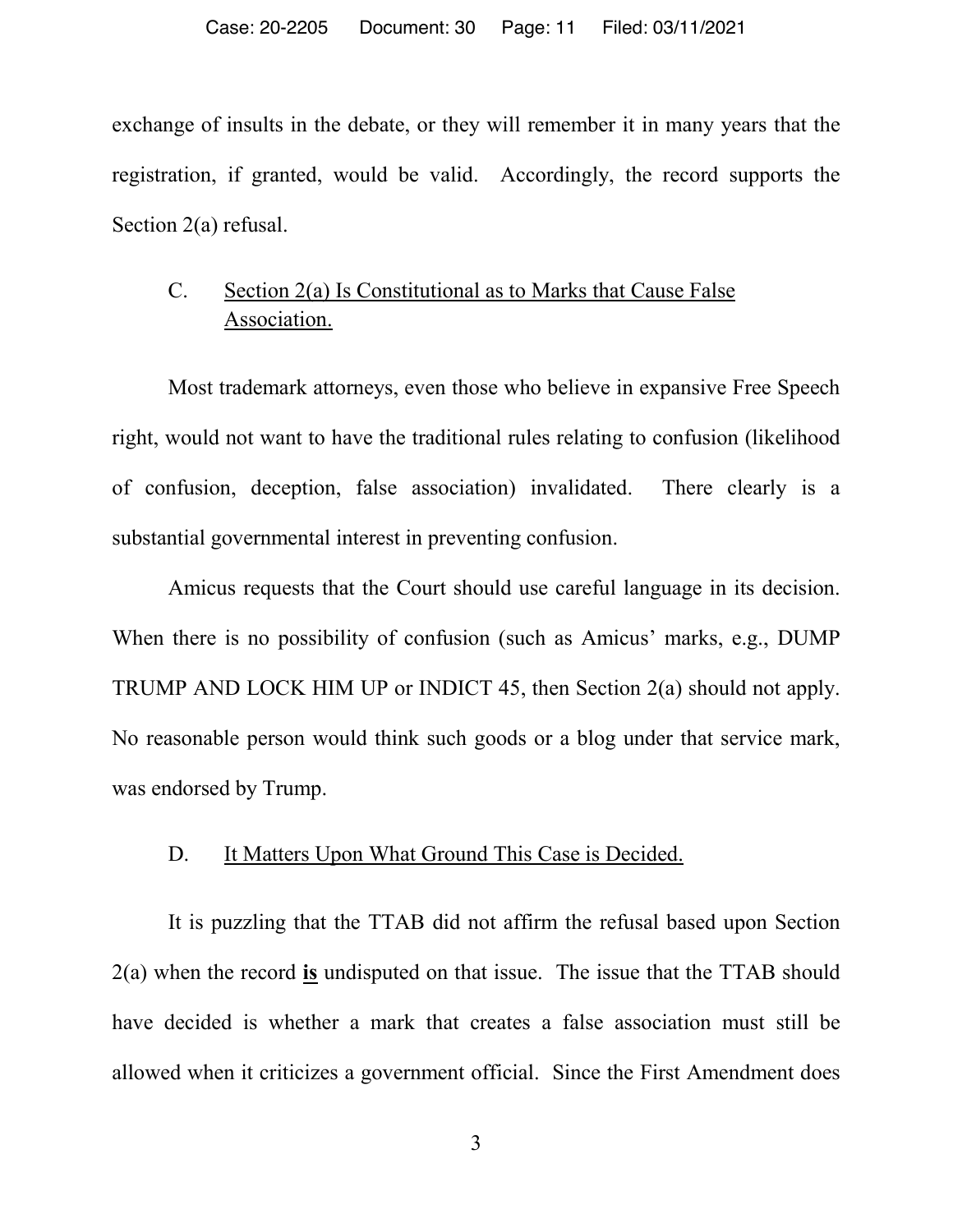#### Case: 20-2205 Document: 30 Page: 12 Filed: 03/11/2021

not protect deceptive speech, that seems to be an easy question to resolve. Under the doctrine of constitutional avoidance, it would seem that deciding the easier issue only, especially one based upon an undisputed factual finding (false association), would be preferable.

If this Court decides the constitutionality of Section 2(c), it will be a major precedent. It has the potential for going up to the Supreme Court. It is best that such issue be decided on the proper and narrow grounds.

The Court need not worry that the issue will go undecided. The Appellant might file another application that more clearly presents the issue. Or other applications will raise the issue. The Court may want to consider the more extensive record and discussion of TRUMP trademarks in Amicus' response to office actions in MAKE AMERICAN GREAT AGAIN DUMP TRUMP! 2020, S/N 88931066 and 88936129. Although that is not part of the record in this case, arguments (whether in a law review article or otherwise) may always be considered for whatever they are worth. The evidence in such response can all be judicially noticed.

### **II. SECTION 2(c) IS INCONSISTENT WITH THE PURPOSE OF THE LANHAM ACT.**

A. The Purpose of the Lanham Act

The purpose of the Lanham Act is to prevent consumer confusion and to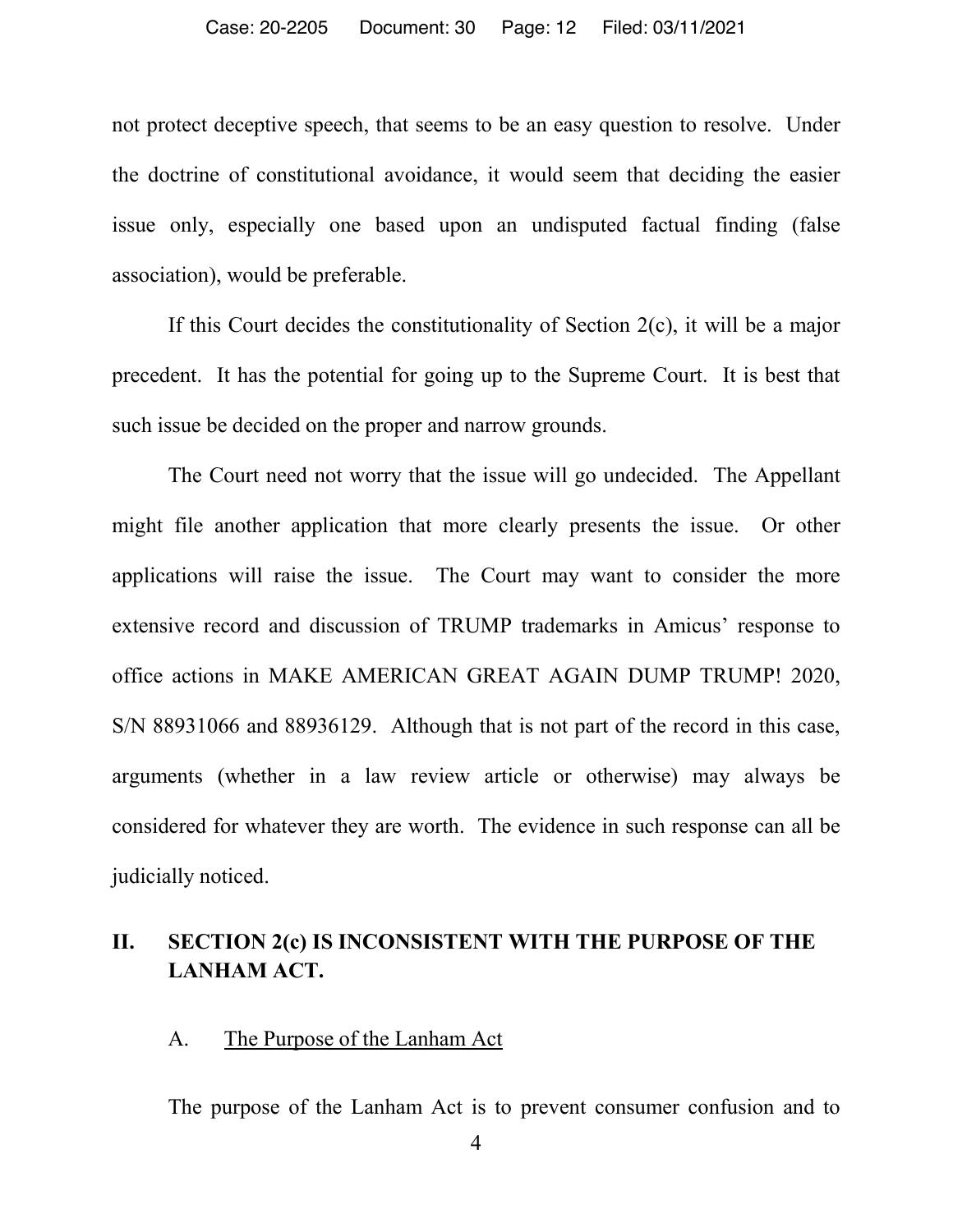foster the free flow of commerce by granting rights to trademark owners. *Matal v. Tam*, 582 U.S. \_\_\_, 137 S. Ct. 1744, 1751, 198 L. Ed. 2d 366 (2017).

There are other provisions that are not related to the core purpose of the Lanham Act. Such provisions included what are referred to as the Disparagement Clause and the Scandalous and Immoral Clauses. The former was held unconstitutional in *Tam*, while the latter two were held unconstitutional in *Brunetti*.

### B. Section 2(c) Is Inconsistent with the Purpose of the Lanham Act

Section 2(c) has no function relating to the purpose of the Lanham Act that is not already adequately covered by the Deception and False Association Clauses of Section  $2(a)$ .<sup>3</sup> This can be seen by looking at what trademarks are covered by the two provisions.

Within marks with TRUMP are:

 $\overline{\phantom{a}}$ 

Marks with TRUMP that do not refer to Mr. Trump. Neither Section 2(a) nor Section 2(c) apply.

<sup>3</sup> The Four Factor test for false association is set forth in TMEP 1203.03(c)(i). Trademarks critical of someone, such as Trump, cannot create a false association. No reasonable person would think Trump endorses DUMP TRUMP. If the Four Factor test says otherwise, then it is contrary to the plan language of Section 2(a). The Supreme Court has repeatedly held that the interpretation of a statute commences with the plain language of the statute. Alternatively, a *Sullivan* exception for public figures needs to be read into the test.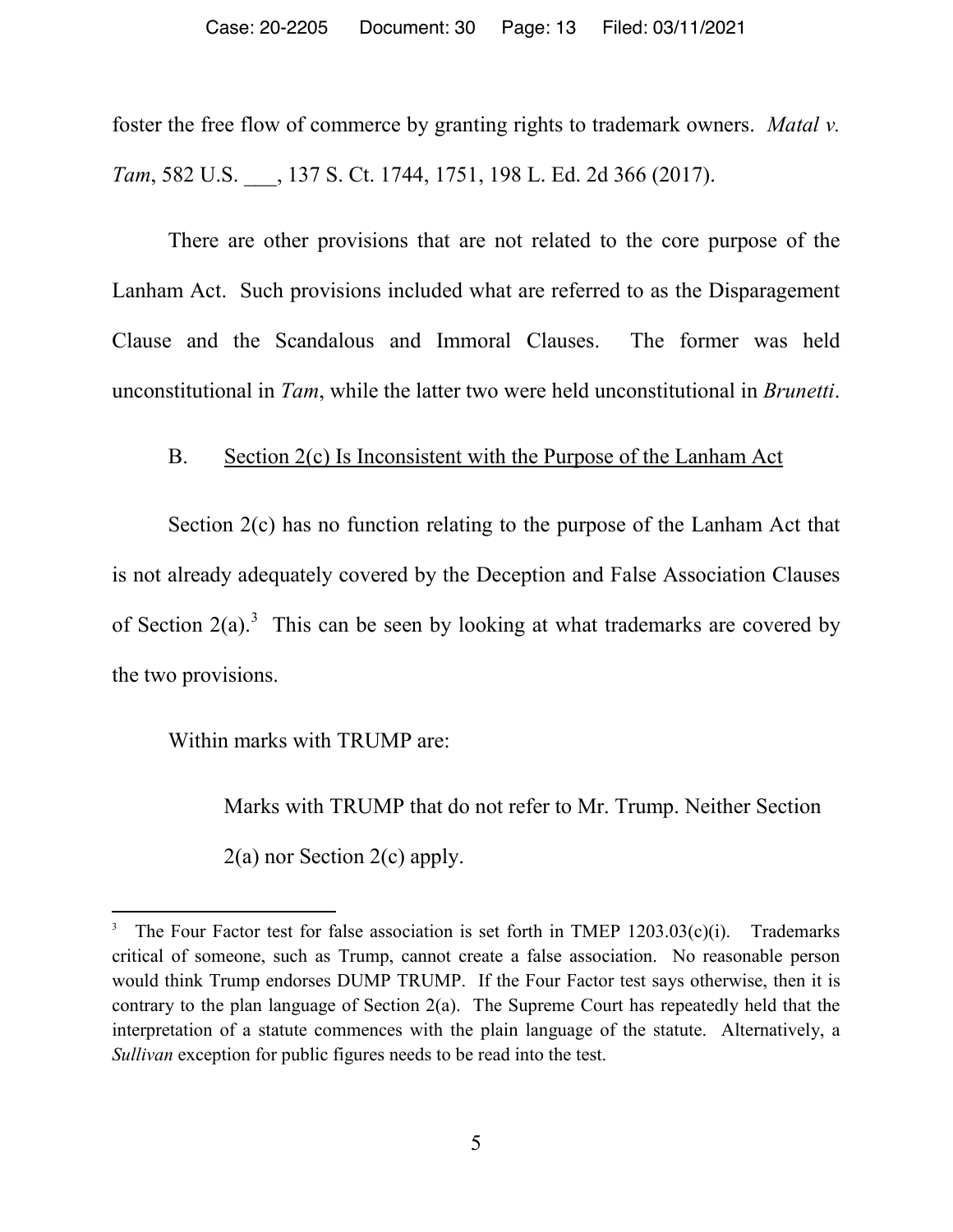Marks that are positive or ambiguous. Section 2(a) applies.

Marks that are clearly negative. Section 2(a) should not apply because there is no possibility of deception or false association. Section 2(c) only serves to prevent negative comment about the living individual.

In summary, Section 2(c) serves no purpose beyond what is covered by Section  $2(a)$ . Section  $2(a)$  is sufficient to prevent any deception or false association. So what purpose does Section 2(c) serve? Only to allow a public figure to suppress negative speech. There is no governmental interest in Section  $2(c)$ .

### **III. SUBSTANTIVE LAWS MUST GIVE WAY TO FREE SPEECH**

## A. *Sullivan* Prohibits Government Officials from Using Civil Law to Restrict Criticism of Official Conduct

The Supreme Court has repeatedly held that Free Speech requires limitations on substantive civil law as to public figures. *New York Times Co. v. Sullivan*, 376 U.S. 254, 84 S. Ct. 710, 11 L. Ed. 2d 686 (1964). The Court in *Sullivan* referred to the "obsolete doctrine that the governed must not criticize their governors." The reasoning of *Sullivan* is set forth in its lengthy quote from *Coleman v. MacLennan,* 78 Kan. 711, 98 P. 281 (1908).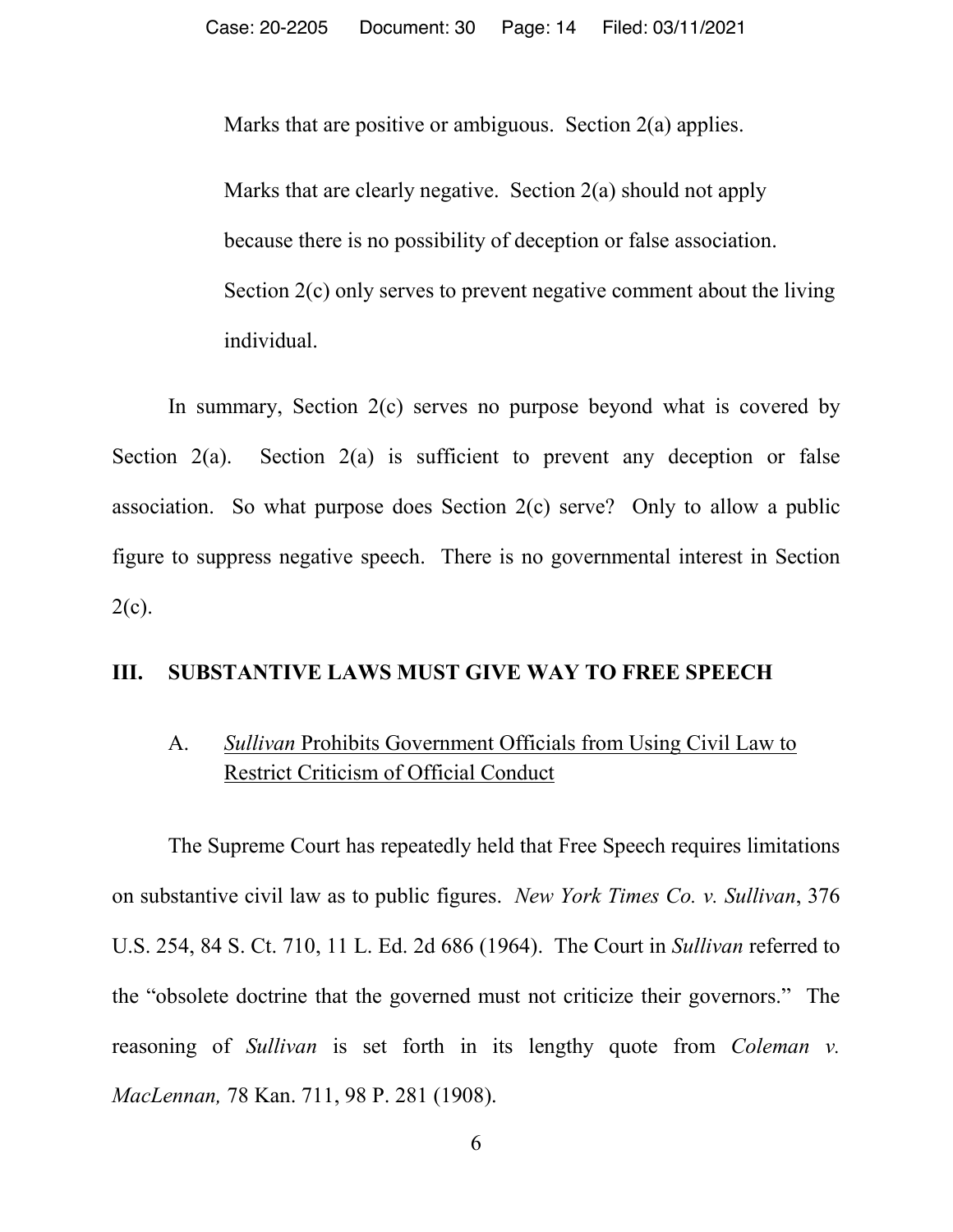It is of the utmost consequence that the people should discuss the character and qualifications of candidates for their suffrages. The importance to the state and to society of such discussions is so vast, and the advantages derived are so great, that they more than counterbalance the inconvenience of private persons whose conduct may be involved, and occasional injury to the reputations of individuals must yield to the public welfare, although at times such injury may be great. The public benefit from publicity is so great, and the chance of injury to private character so small, that such discussion must be privileged.

Especially pertinent to Section 2(c), the Court said that:

"[P]ublic men are, as it were, public property," and "discussion cannot be denied, and the "right, as well as the duty, of criticism must not be stifled."

The Court in *Sullivan* held that public officials **cannot** use civil law to suppress speech about themselves. The fundamental principle reaffirmed by *Sullivan* is that:

Action brought by a public official against critics of his official conduct, abridges the freedom of speech and of the press that is guaranteed by the First and Fourteenth Amendments.

7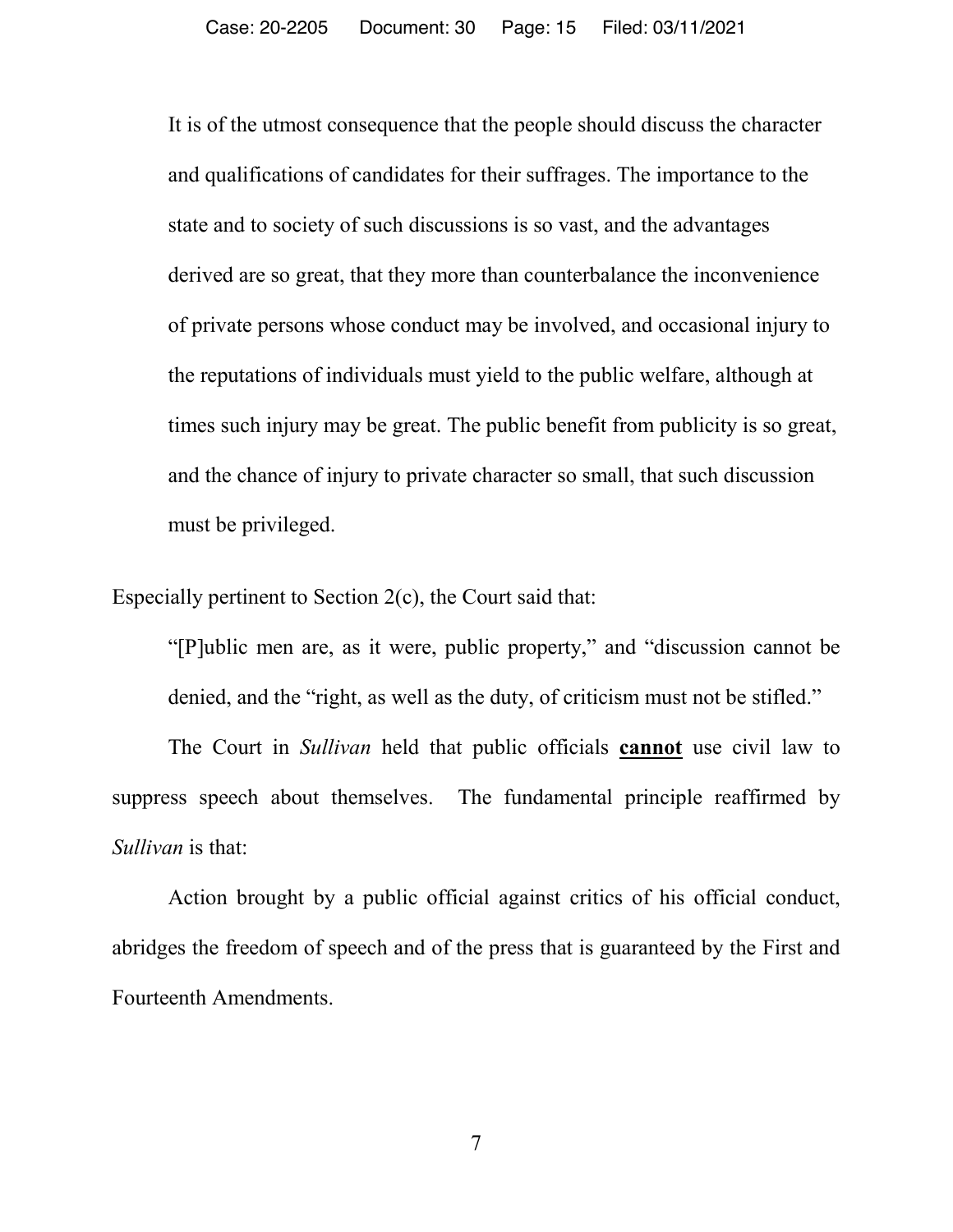The difference between *Sullivan* and this case, is in *Sullivan* the public official had to take an action by filing a lawsuit. In Section 2(c), the public official can merely refuse to take an action. This is a distinction without a difference.

If Section 2(c) serves to prohibit criticism of Trump in connection with his official conduct then, just as in *Sullivan*, it abridges the Freedom of Speech.

### B. *Sullivan* Established a Broad Rule that No Civil Statute or Tort May Be Used to Suppress Criticism of Government Officials

The Supreme Court, rather than leaving *Sullivan* as an outlier, has instead applied it in every situation in which public figures have attempted to suppress criticism. *Time, Inc. v. Hill*, 385 U.S. 374, 87 S. Ct. 534, 17 L. Ed. 2d 456 (1967), extended *Sullivan* to false light invasion of privacy, requiring the public figure to prove actual malice. In *Hustler Magazine v. Falwell*, 485 U.S. 46, 108 S. Ct. 876, 99 L. Ed. 2d 41 (1988), actual malice was required for intentional infliction of emotional distress claims asserted by a public figure.

The closest analogy to Section 2(c) is the right of publicity. The interaction between Free Speech and right of publicity was the issue in *Cardtoons, L.C., v. Major League Baseball Players Association*, 95 F.3d 959 (10<sup>th</sup> Cir. 1996). It held that right of publicity must give way to Free Speech:

Since celebrities will seldom give permission for their identities to be parodied, granting them control over the parodic use of their identities would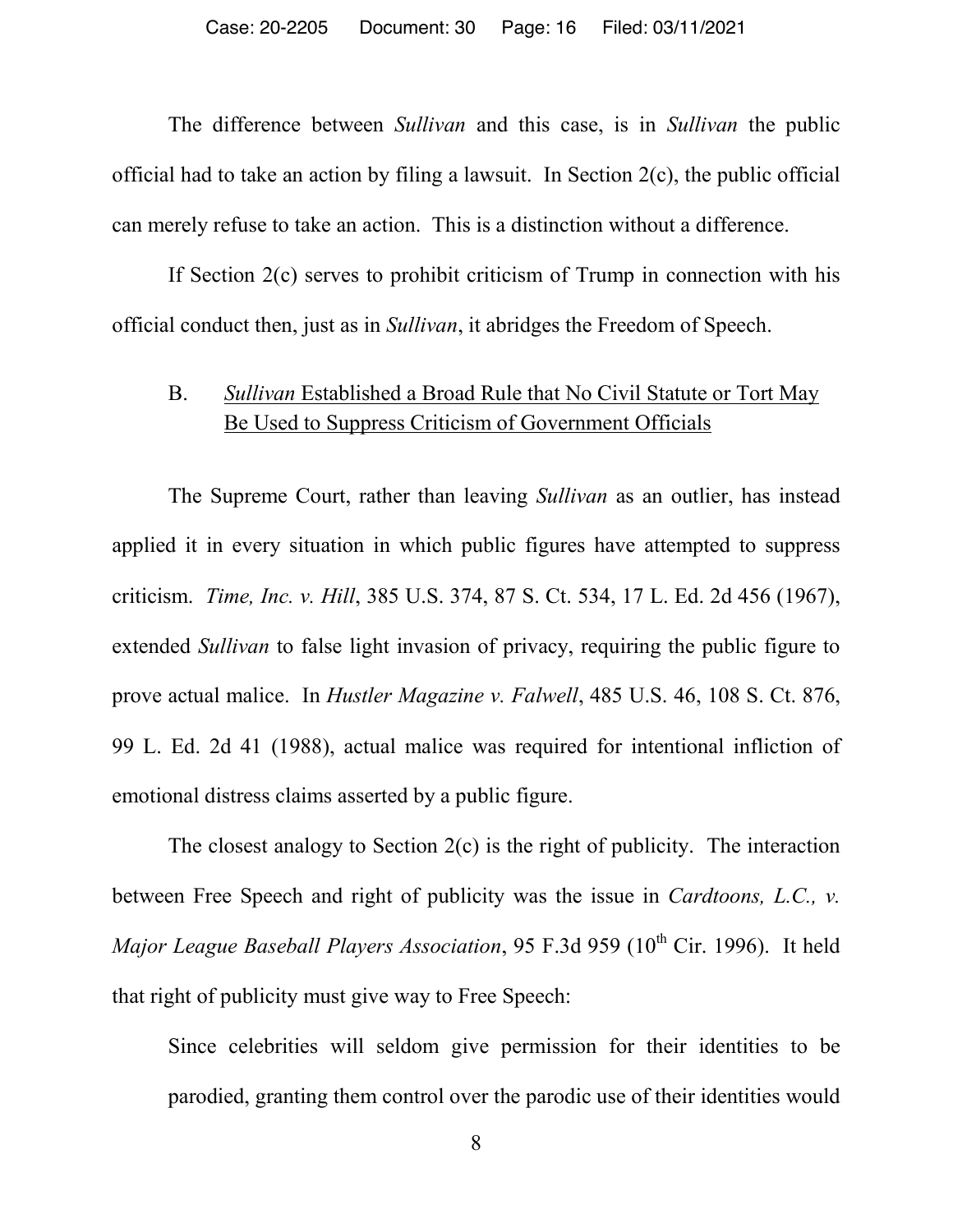not directly provide them with any additional income. It would, instead, only allow them to shield themselves from ridicule and criticism. 95 F.3d at 974.

There is simply no constitutionally sound basis to allow public figures to suppress trademarks about them when there is no false association. The principle in *Sullivan* applies to Section 2(c) and that Section is invalid as to public figures.

#### C. Section 2(c) Substantially Burdens Discussion About Public Officials

Trademarks clearly are a form of public discussion. The government has previously argued that refusal of registration does not prohibit use and therefore, it does not matter if the Lanham Act's provisions are otherwise unconstitutional. The Supreme Court has twice rejected that argument, in *Tam* and in *Brunetti*.

An applicant cannot obtain the priority of an intent-to-use application or nationwide constructive first use. Without the benefits of federal registration, starting a brand or using a trademark is substantially more difficult and riskier.<sup>4</sup>

That is a constitutionally significant undue burden on speech.

 $\overline{a}$ 

<sup>4</sup> It is obvious that the unconstitutional conditions doctrine applies because the value of federal registration is so important that denial of registration is constitutionally significant. The best analogy is that a federal registration is like Speakers' Corner in Hyde Park. A common law registration is more like being allowed to speak only in a far corner of the Park, behind the restrooms and garbage containers.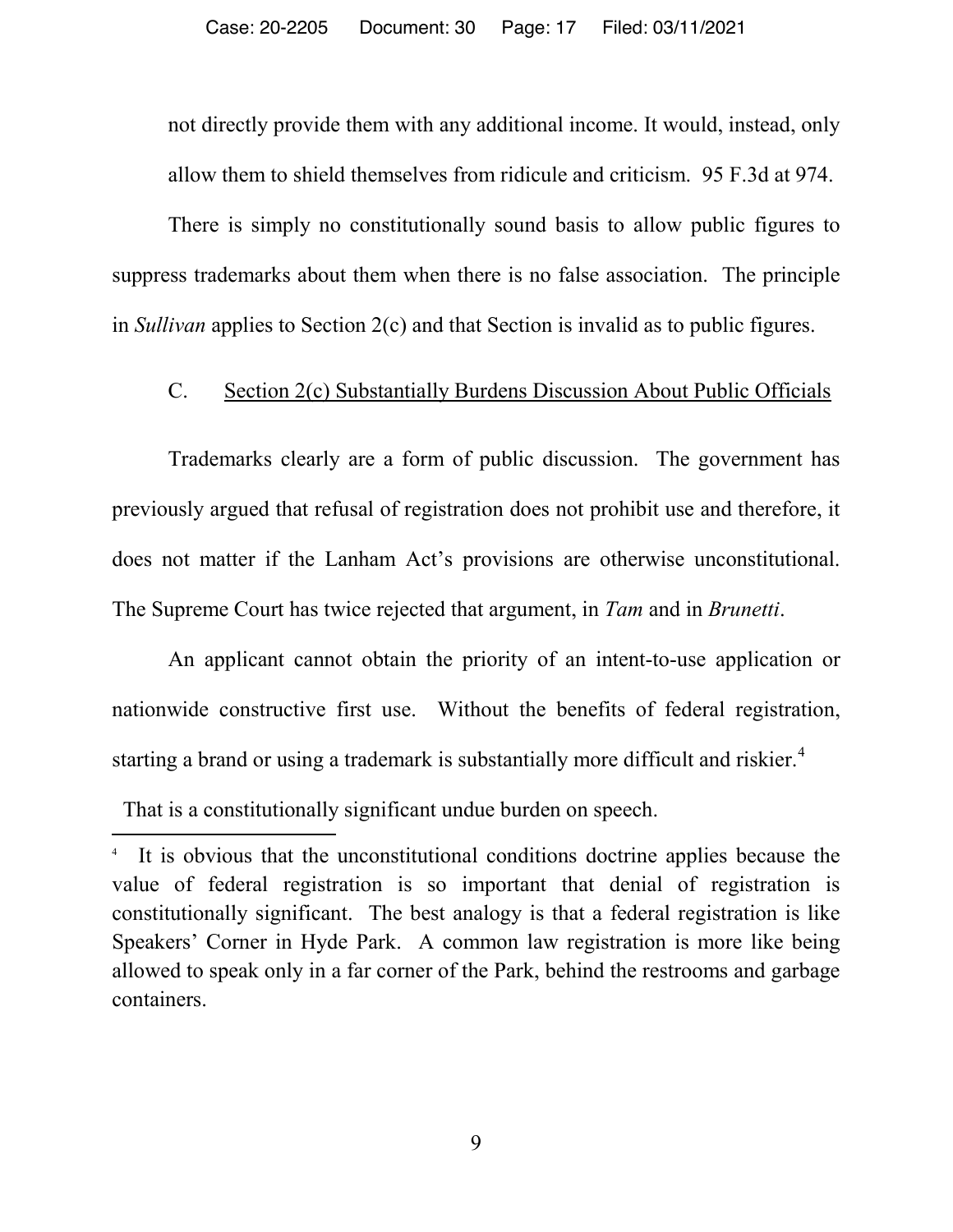## D. The Prohibition of Use of the Public Official's Name in a Trademark is Tantamount to Prohibition of Use

In order to engage in a discussion about a public official one has to refer to her. But under Section 2(c) all trademarks referring to any candidate for office are prohibited. How do you critique a candidate for office or a government official as part of your expressive trademark if the listener does not know to whom you are referring to? It is necessary to mention the subject of the discussion. That is why Amicus' mark mentions Trump. It is functionally impossible to discuss Trump without making it clear that he is being referred to.

There is no alternative to using the public official's name. The PTO has interpreted Section 2(c) to prohibit not only Trump's name, but also anything that refers to him. For example, applications referring to "45" (since Trump was the 45<sup>th</sup> president) are refused. All reference, direct or indirect, to the public official is prohibited.<sup>5</sup>

Section 2(c) prohibits not only critical discussion of Trump **but** any discussion of him at all in expressive trademarks. All discussion, whether positive,

<sup>&</sup>lt;sup>5</sup> Trademarks including "45" do not "[c]onsist[] of or comprises a name, portrait, or signature." The PTO's rule is contrary to the plain language of the statute but it is not necessary to argue here the validity of the PTO's interpretation. It is sufficient to note that the PTO will not allow any trademark that refers, even indirectly, to Trump.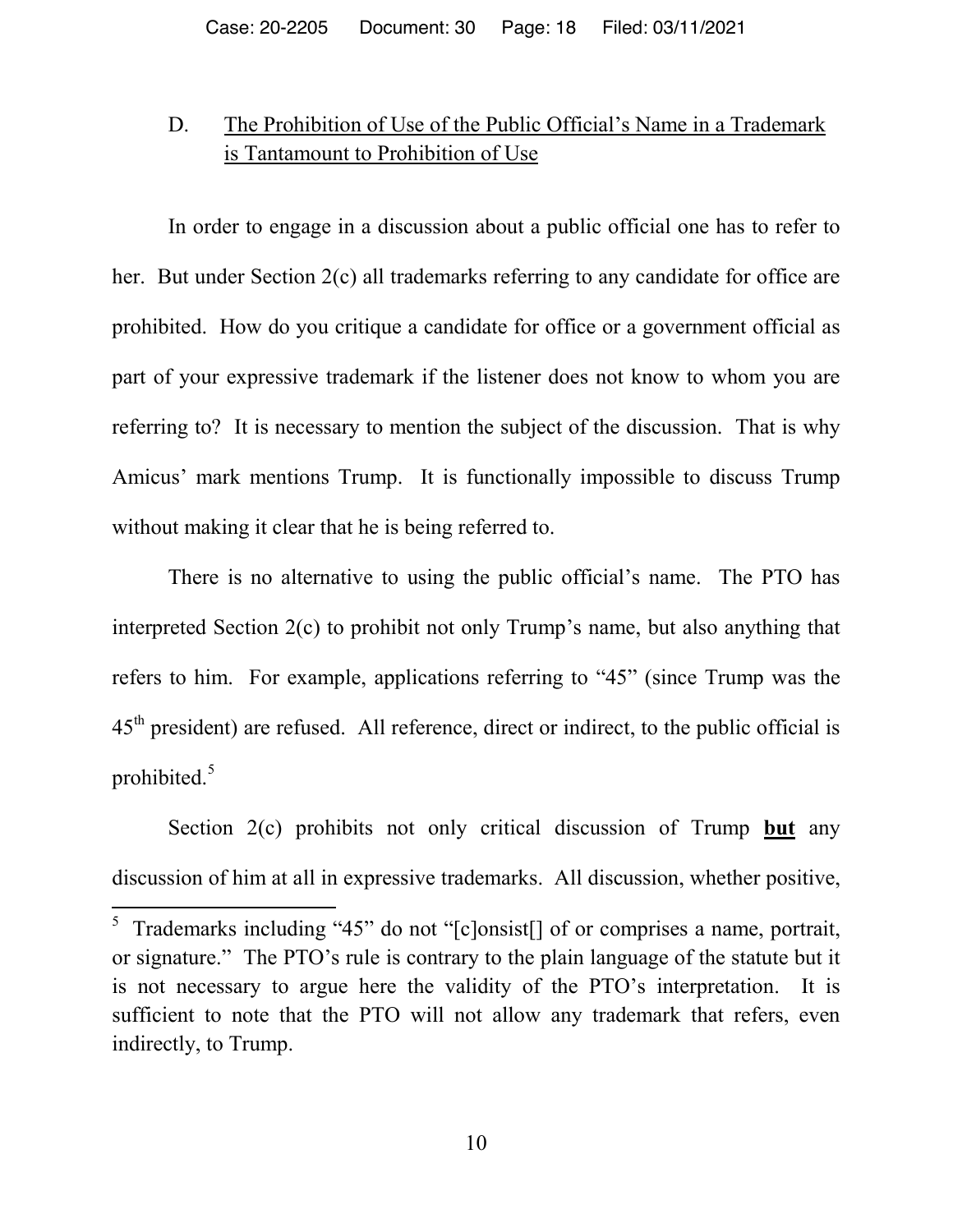negative or neutral is prohibited. In plain language, Section 2(c) gives Trump absolute control over the use of his name and discussion of his performance as a public official in any registered trademark. We would expect that in Russia and China. But this is not consistent with the American form of democracy.

### E. The PTO's Deference to an Individual is Still Government Action

The fact that an individual, namely Trump, has a veto does not save Section 2(c). The government is making the decision to refuse the registration. As in *Sullivan*, the actor may be private, but when the government assists the private person to suppress speech, then it is a governmental action and Free Speech is invoked.

Since this is a facial challenge, it is not necessary to show that Trump has actually refused to consent to any trademarks. However, to Applicant's knowledge, never has Trump consented to any trademark. Rather, Trump has stated that he thinks freedom of the press is "disgusting." *See, Washington Post*, "Trump's 'frankly disgusting' comments about the media and the First Amendment annotated" October 11, 2017.So, he is happy that the PTO is giving him absolute control over registered trademarks, which in turn gives him functional control over trademarks given the significant disadvantages entailed by a lack of federal registration.

11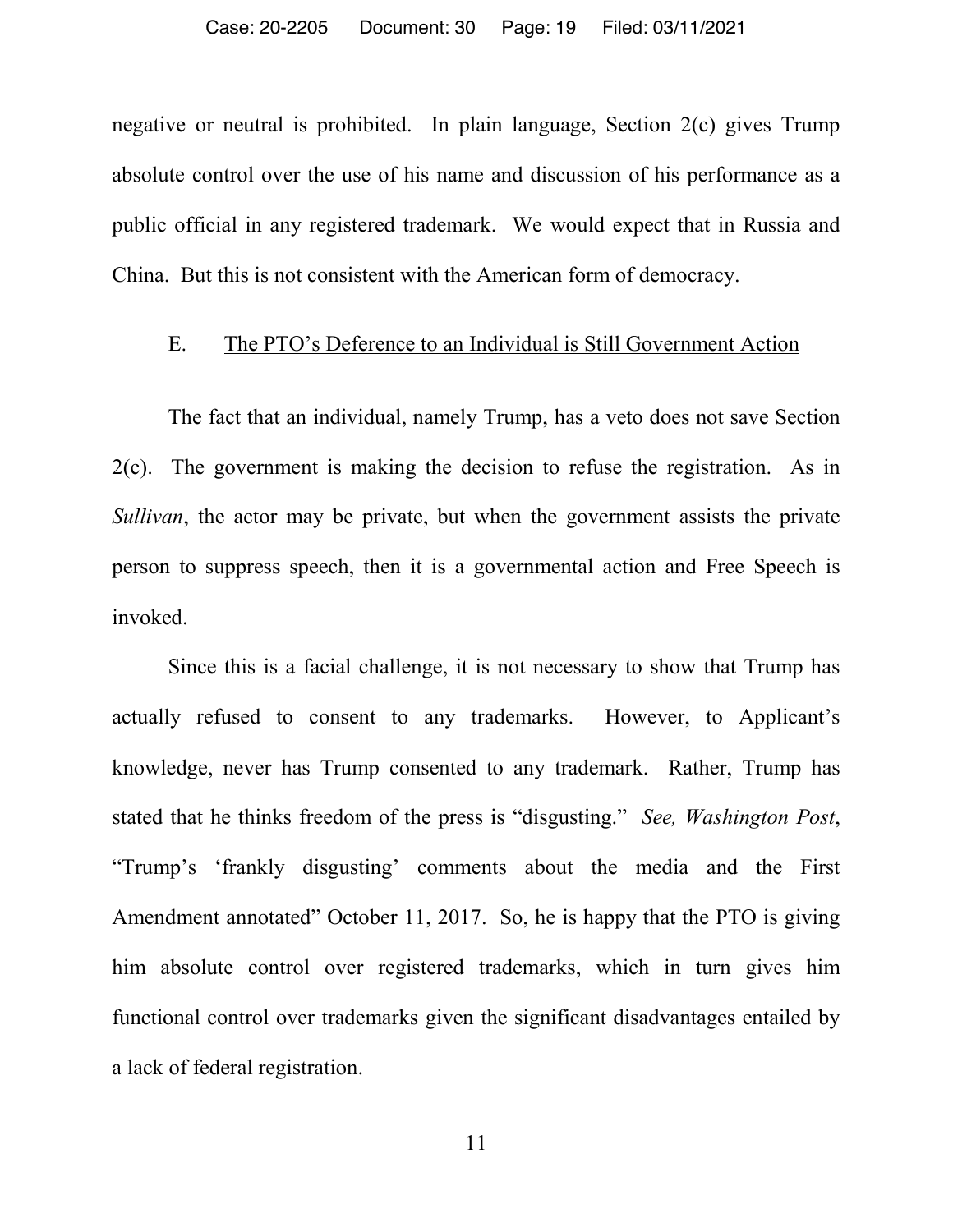That some trademarks prohibited by Section 2(c) are not constitutionally protected (for example, trademarks not involving public figures), does not save the statute from overbreadth. A substantial amount of clearly protected high-value speech is restricted.

If one cannot criticize the president, then there really is no Freedom of Speech. Freedom of Speech in which some channels of speech are prohibited is not Free. Applicants must be allowed to use trademarks to criticize the President.

## **IV. SECTION 2(c) IS UNCONSTITUTIONAL VIEWPOINT REGULATION.**

### A. Many Trademarks Are Expressive of Viewpoint

A century ago, trademarks were used mostly to identify the source of industrial and consumer goods. However, that is no longer the case. Trademarks are used to identify churches, political campaigns and non-profits. Marks are used for high-value speech, such as blogs, websites newsletters, and magazines. Viewpoint is inextricably incorporated into the trademarks.

Although the *Tam* Court claimed it was not deciding whether trademarks are expressive, it noted that:

[M]any, if not all, trademarks have an expressive component. In other words, these trademarks do not simply identify the source of a product or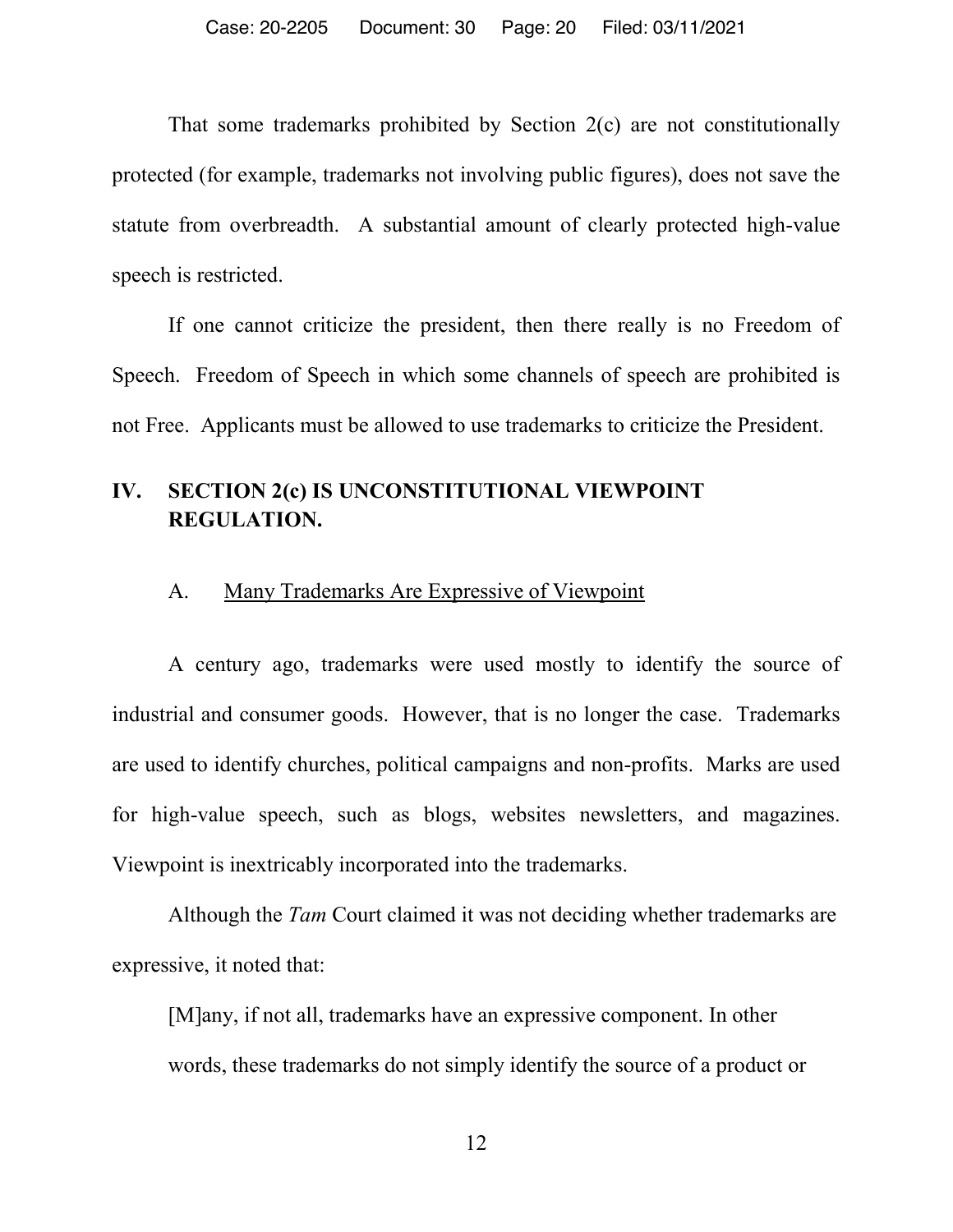service but go on to say something more, either about the product or service or some broader issue. The trademark in this case illustrates this point. The name "The Slants" not only identifies the band but expresses a view about social issues. 137 S. Ct. at 1764.

It is indisputable that many registered marks express a viewpoint.

Specifically, many applications for marks using TRUMP clearly are expressing viewpoint.

ANTITRUMPTOWER.COM, 87392636 DUMP TRUMP NOW, 90065897 I AM THE ANTITRUMP, 87238314 SAVE AMERICA! COMRADE TRUMP YOU'RE FIRED!, 88905452 THE BIG DUMP TRUMP, 90057561 THE GREAT WALL OF TRUMP, 87331904 THIS NATION IS IN THE DUMP BECAUSE OF TRUMP, 88719120 TRUMP DON'T TRUMP GOD. GOD'S GOT THE TRUMP CARD, 80237501 TRUMP IS ROOTIN' FOR PUTIN, 88806771 TRUMP YOU'RE FIRED!!!, 88956390 WHEN TRUMP HITS THE FAN, 87261658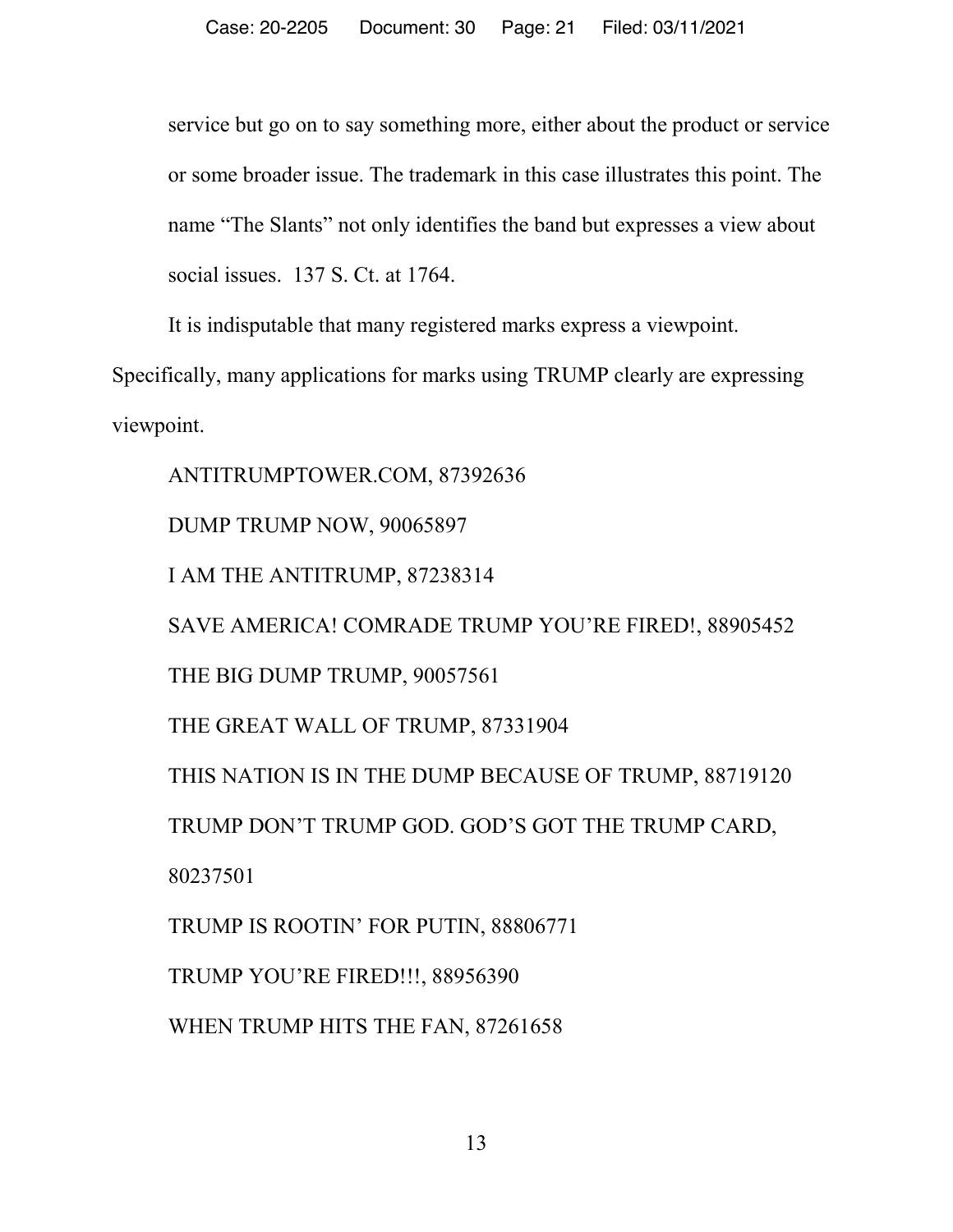It is worth noting that Trump himself is happy to have registrations for viewpoint marks. That is, as long as he controls the speech, as shown by his published application and registrations for KEEP AMERICA GREAT, 87305551 (NOA). and MAKE AMERICA GREAT AGAIN, Reg. 5020556. In short, Trump is glad to take advantage of the rights and benefits of federal registration to express his viewpoints. And he is happy with the absolute control that the Section 2(c) provides him over registered trademarks. But his right to exclude other voices is not constitutional. 6 Nor is it sound policy in the type of democracy that our Founding Fathers envisioned.

## B. Section 2(c) Is Viewpoint Regulation Because It Allows Some Trademarks Referring to Politics but Refuses Trademarks About Individual Government Officials and Candidates

Section 2(c) is viewpoint regulation because it does not apply evenly to all marks about politics. The subject matter is politics and Section 2(c) prohibits only

6 It is obvious that the unconstitutional conditions doctrine applies because the value of federal registration is so important that denial of registration is constitutionally significant. The best analogy is that a federal registration is like Speakers' Corner in Hyde Park. A common law registration is more like being allowed to speak only in a far corner of the Park, behind the restrooms and garbage containers.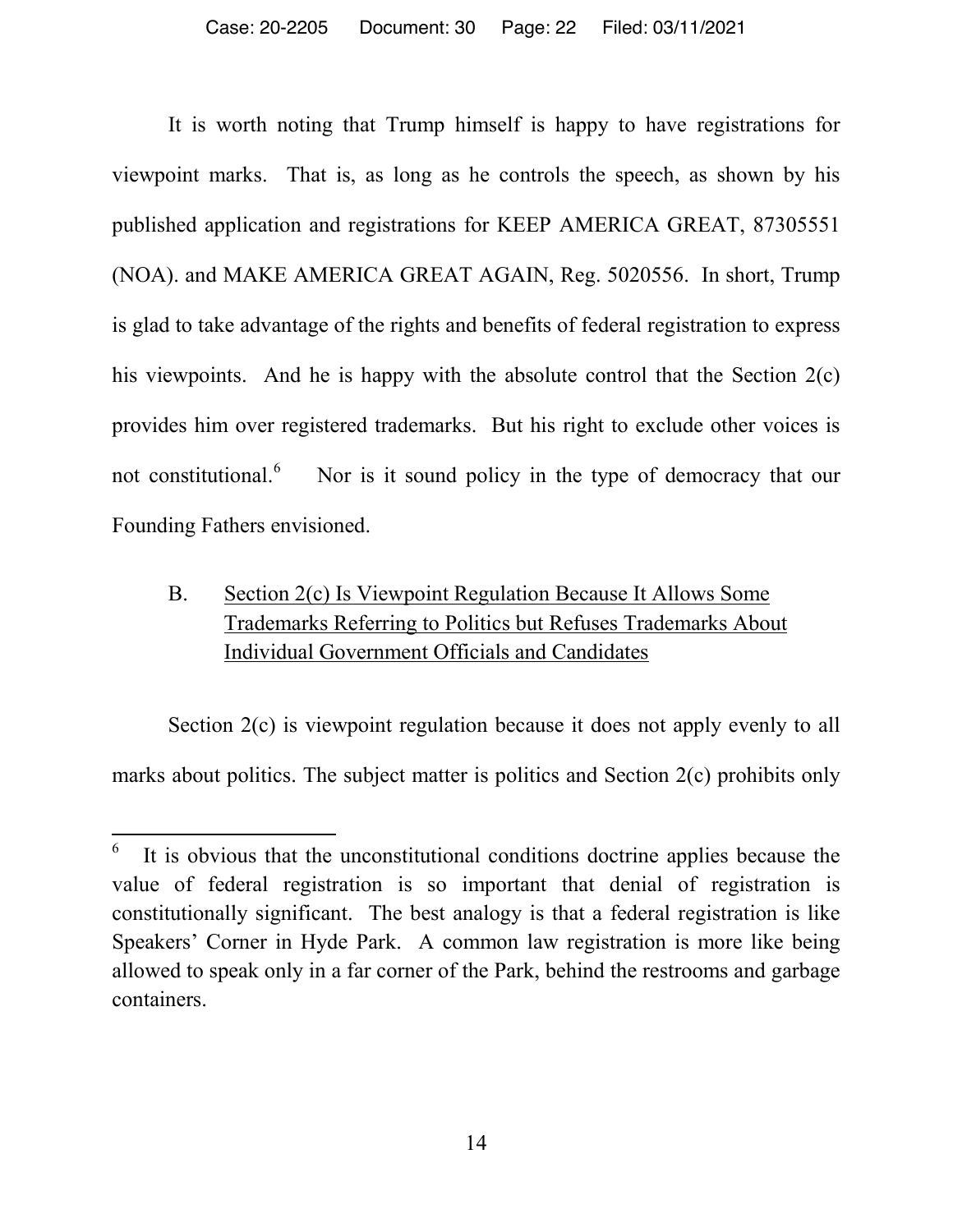some viewpoints. It is perfectly acceptable to have trademarks about political parties and political issues. They are frequently registered.

AMERICANS AGAINST ABORTIONS, Reg. 1466687 GUN CONTROL HOLD IT AIM IT FIRE IT, Reg. 4539125 KEEP AMERICA GREAT, 87305551 (NOA) MAKE AMERICA GREAT AGAIN, Reg. 5020556 REPUBLICANS HAVE ACCIDENTS TOO!, Reg. 4892315 ROBIN HOOD REPUBLICAN, 2867375 UNTERRIFIED DEMOCRAT, Reg. 0725652 VOTE FOR DEMOCRATS BECOME TAXED, Reg. 3261550

What is not allowed by Section 2(c) is any discussion of specific government officials or candidates. The government official or candidate is allowed absolute control over any discussion of his fitness for office or his official acts. Not only is he allowed to prohibit any negative trademarks but he can also effectively prohibit any discussion at all using trademarks. Trump has a veto over all speech about him in the trademark context. It is absolute as to registered trademarks. That gives him, as a practical matter, a strong hand to prevent use of common law trademarks.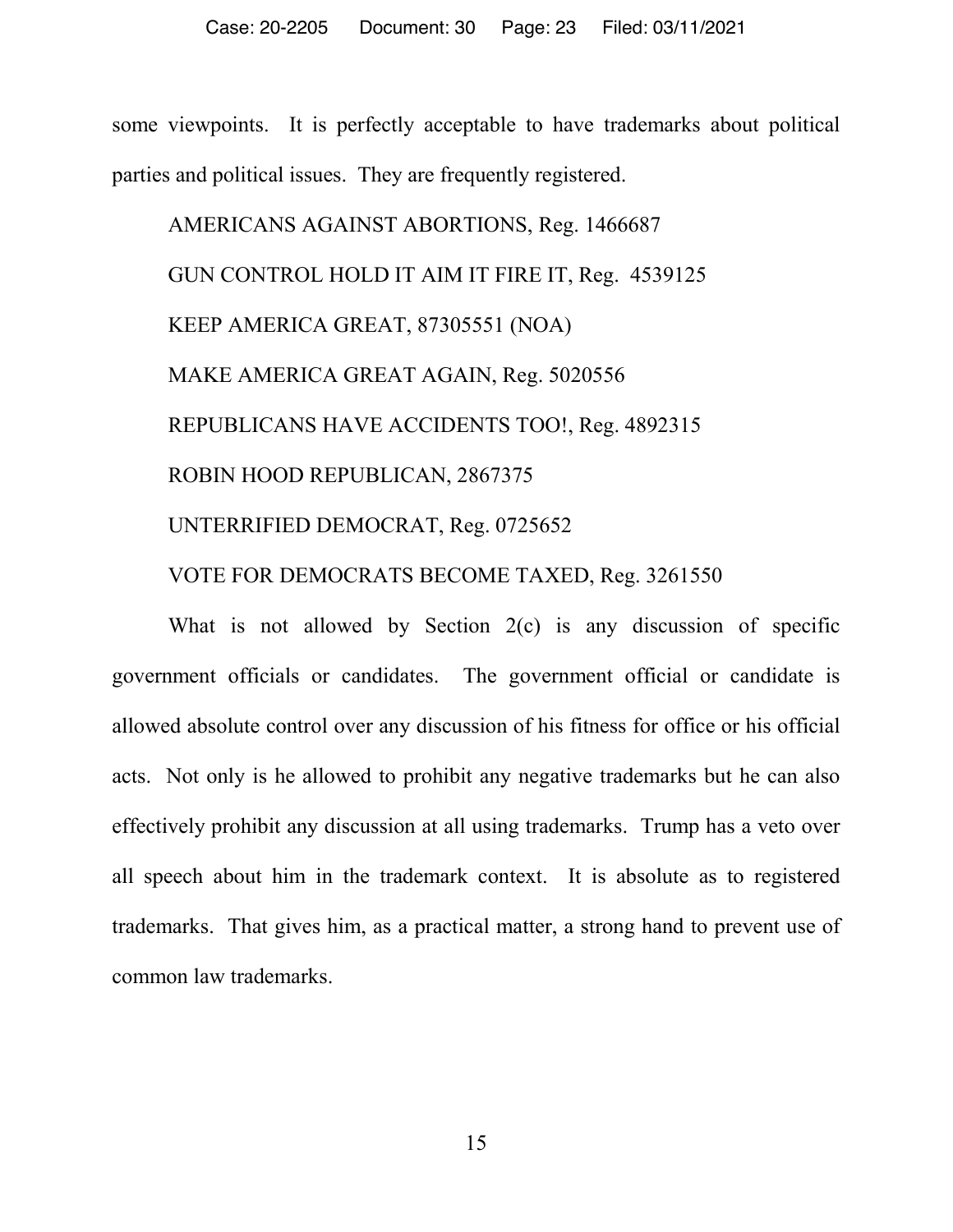Would it be constitutional to mandate that television stations may discuss politics, but they must avoid mentioning individual candidates by name? Section 2(c) clearly is viewpoint regulation.

### C. The PTO Decides the Meaning of TRUMP

The PTO is applying its own viewpoint by selecting among the various meanings for "Trump." "Trump" has multiple meanings, including a trump card, overrule, outrank or defeat. The PTO has to decide which "Trump" meaning to apply. It imposes its own viewpoint even if contrary to the Applicant's viewpoint.

The PTO has granted many TRUMP trademarks (registered, allowed, or refused on other grounds). Live marks include:

AMERICAN TRUMPS SOCIALISM, 88630894 (NOA)

AQUATRUMP, Reg. 4602582

BLESSINGS TRUMP CURSES, 88120106 (NOA)

CAPITALISM TRUMPS SOCIALISM, 88507542 (refused on other grounds)

CONSCIOUSNESS TRUMPS ALL, Reg. 4254442

CULTURE TRUMPS EVERYTHING, Reg. 4881671

iTRUMP, Reg. 4607873

DUTY TRUPS DOUBT, 87262234 (NOA)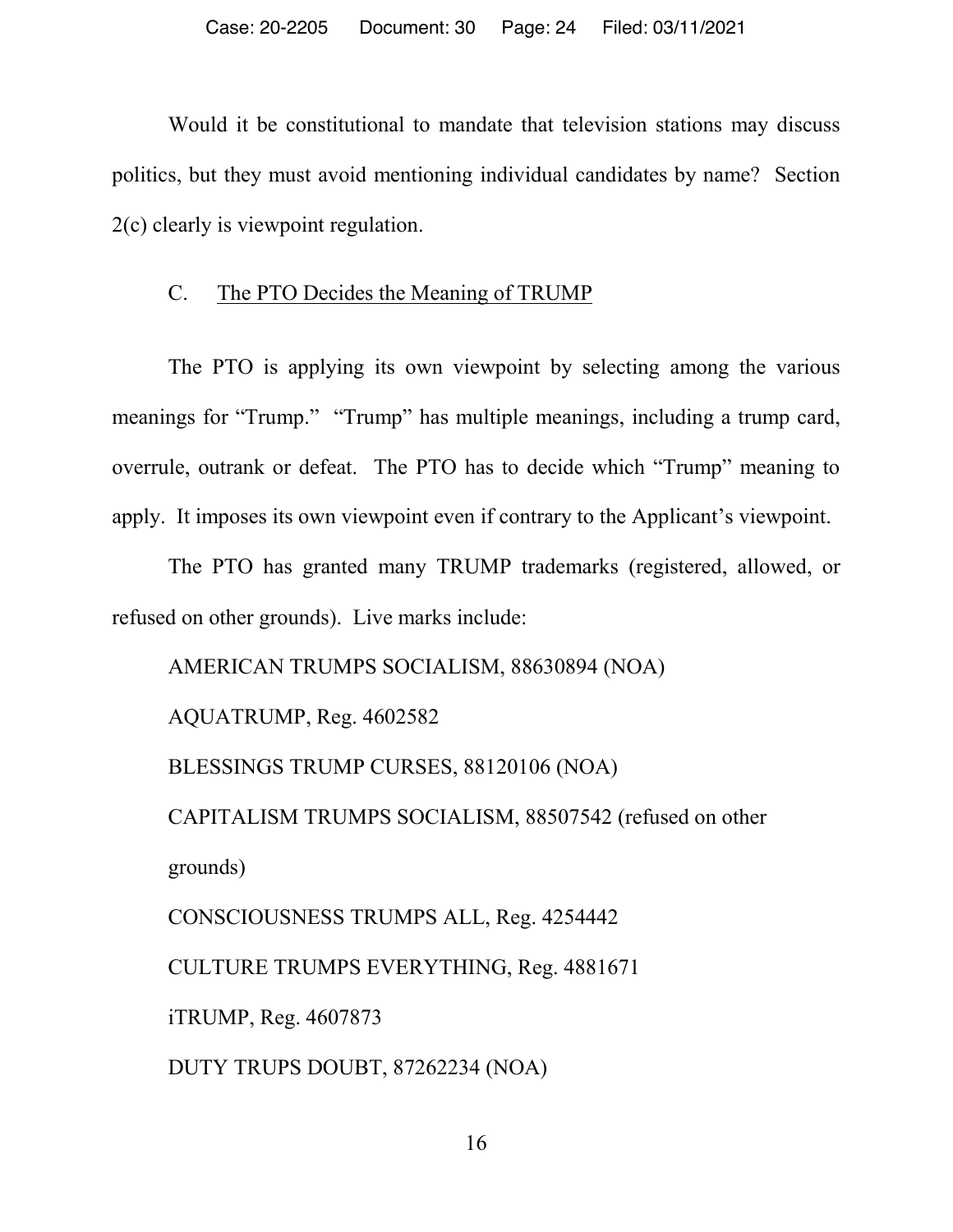### EDUCATION TRUMPS HATE PASS IT ON, 88343293 (published, but

successfully opposed)

POSTIVITY TRUMPS NEGATIVITY, 88820764 (NOA)

RESILIENCE TRUMPS ACES, Reg. 6062046

TALENT TRUMPS!, Reg. 4472373

TOP TRUMPS, 5440628

TORAH TRUMPS HATE, Reg. 562335

TRUMP, Reg. 0536692

TRUMP CARD, Reg. 3823129

TRUMPJET, Reg. 3414733

TRUMP MEDIAEVAL, Reg. 3111758

TRUMP NEW WORLD RESERVE, Reg. 4950588

TRUMP THIS WORD, Reg. 5915292

VEGGIE TRUMPS, Reg. 4681225

VIRTUE TRUMPS EVIL, 88647563 (NOA)

YOU CAN'T TRUMP GOD, Reg. 5898250

Other marks that were registered, allowed or not refused on such grounds,

but now dead include:

ACTION TRUMPS EVERYTHING, Reg. 4041608

BEER TRUMPS, 85002985 (NOA)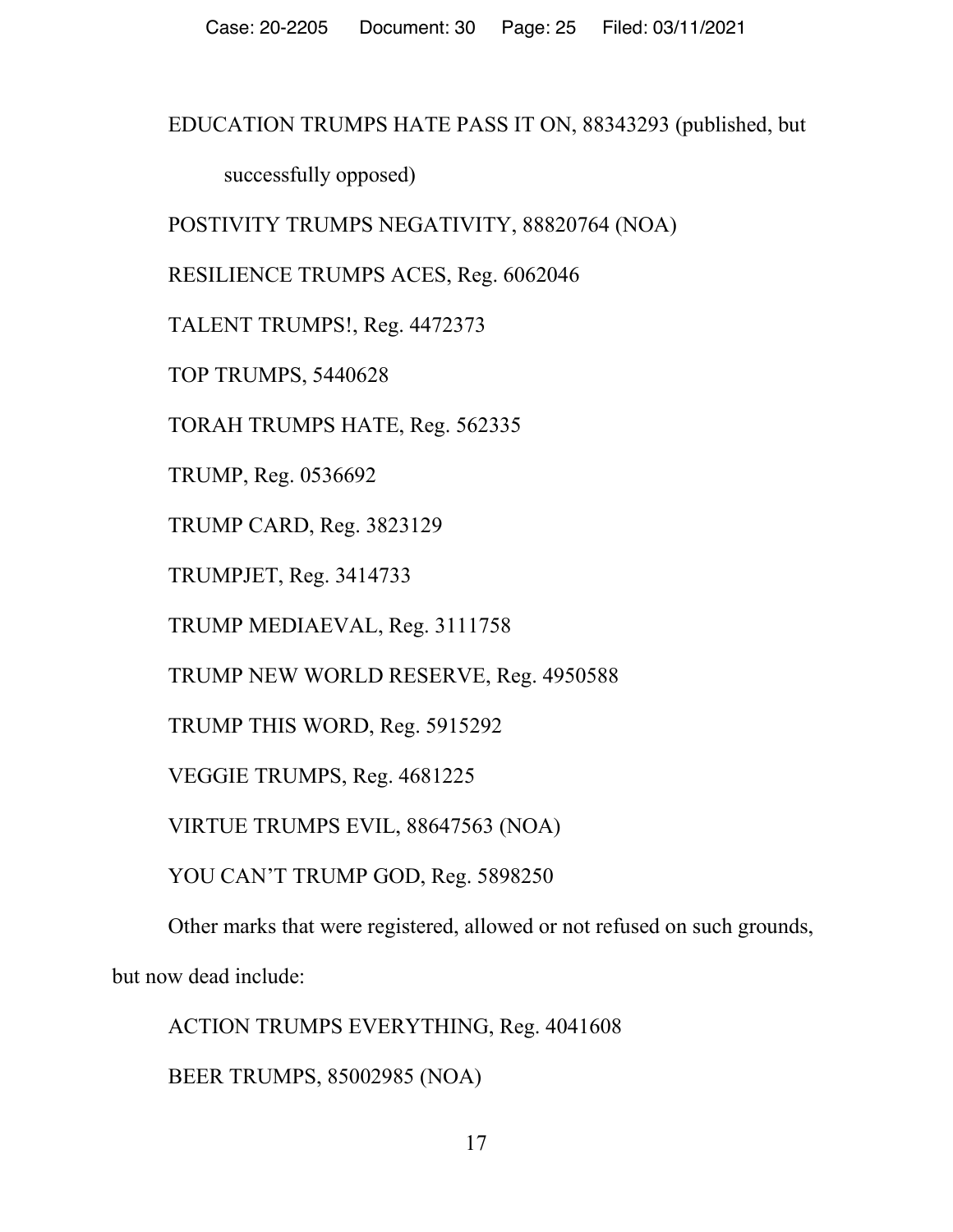GABI TRUMP CARDS, Reg. 4378711

NO TRUMP, 7861257 (refused on other grounds)

PLAY TRUMP, 78026377 (NOA)

POKERTRUMPS.COM, Reg. 4326719

SALES TRUMP, Reg. 2587680

TESTAMENT TRUMPS, Reg. 3771835

THE TRUMP CARD, Reg. 1161291

TRUMP and Spade, Reg. 1668637

TRUMP, Reg. 1694575

TRUMP, Reg. 2240180

TRUMP, Reg. 2010785

TRUMP-IT, Reg. 2270315

TRUMPTINI, Reg. 3363449

TRUMP TOP, Reg. 3011884

YOUR FEAR DOESN'T TRUMP MY FREEDOM, 85923501 (refused on

other grounds)

WHAT'S TRUMP, Reg. 2915078

WINE TRUMPS, 7809292 (refused on other grounds)

The PTO has to decide if a mark refers to a trump card, overcome, defeat, or

to Mr. Trump, or some other meaning. That can only be done by deciding what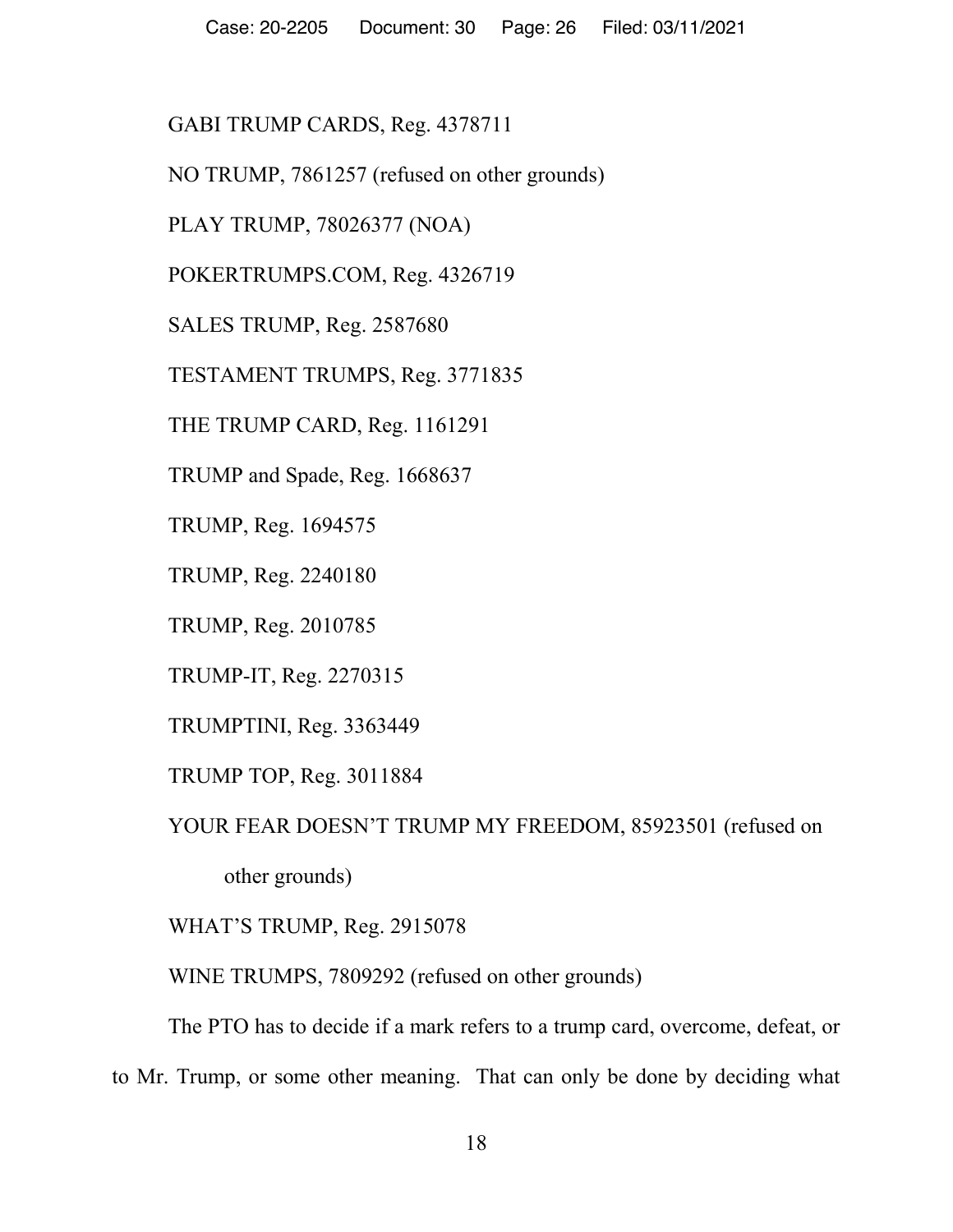viewpoint is expressed by the mark. The decision to raise a Section 2(c) refusal depends on what the PTO believes to be the meaning of the word. It cannot be viewpoint neutral is viewpoint is necessary to decide whether to allow registration.

## D. Section 2(c) is Viewpoint Regulation Because the PTO Looks at the Applicant's Viewpoint.

Section 2(c) is viewpoint regulation because the decision to raise a Section 2(c) refusal depends on the Applicant's viewpoint. The PTO even asks the applicant's viewpoint. For example, in WE R TRUMP CARDS, 88357555, in an office action dated June 10, 2019 the PTO asked, "Is the term TRUMPCARDS in applicant's mark a reference to Donald Trump?" Presumably the application is refused or granted depending on the viewpoint intended by the Applicant.

There are a number of applications that include the word TRUMP that on their face do not refer to Mr. Trump. Section 2(c) was raised in an office action dated November 10, 2020 for TRUMP THE VIRUS, 9068713. The plain meaning of TRUMP in that context is "defeat." Yet, the PTO issued a Section 2(c) refusal because, apparently, it "knows" which meaning.

Another example is example is TRUMP FENCE COMPANY, 86944214, owned by Trump Fence Company LLC, for among other goods, "installing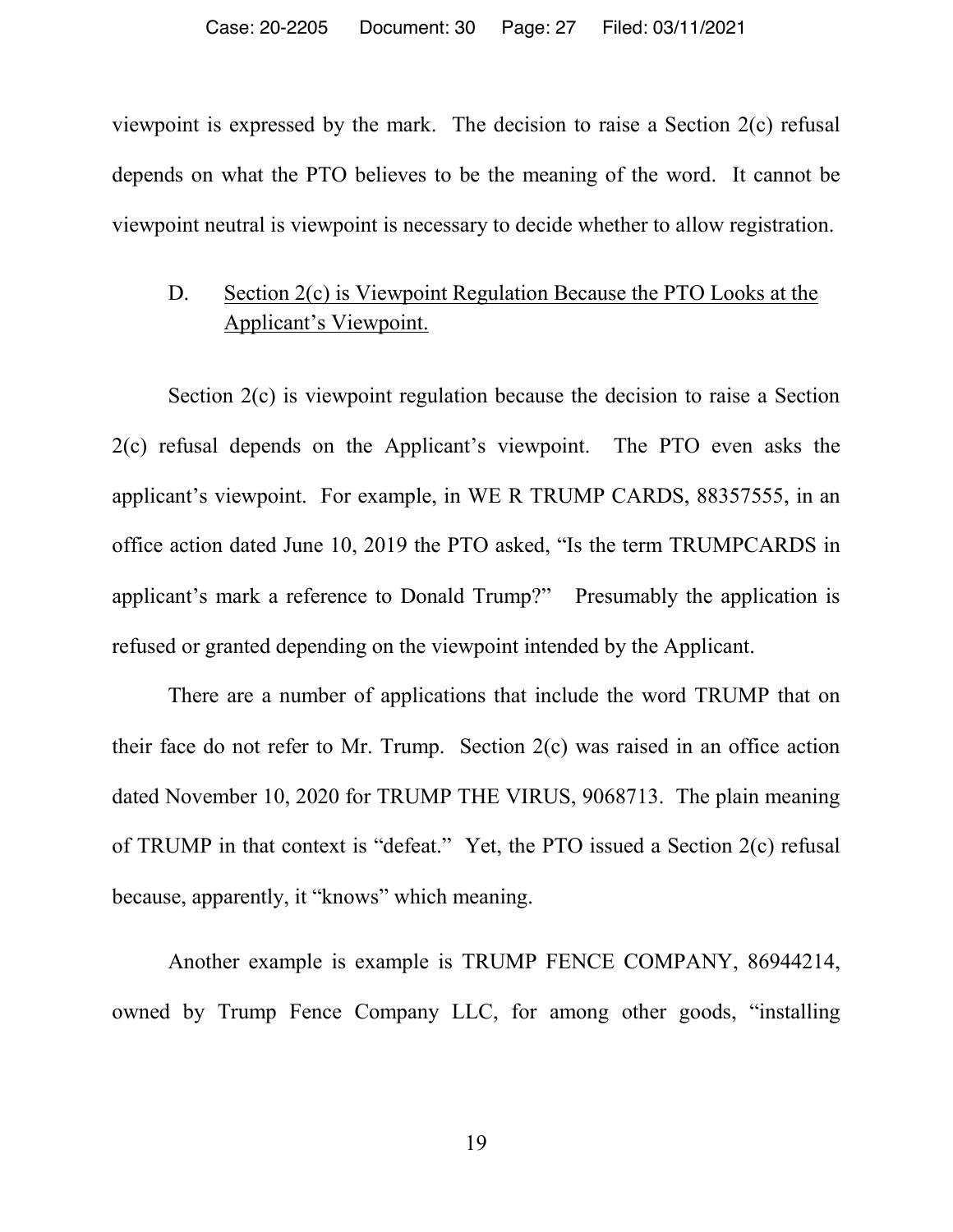fencing" in Class 37. How does the PTO "know" that this refers to Trump? Only by examining the applicant's viewpoint.

 There are further examples of marks that do not refer to Mr. Trump or are ambiguous whether they refer to Trump but nevertheless were refused under Section 2(c). The reason for refusal under Section 2(c) must be that the PTO determined the meaning from the applicant's viewpoint:

DON'T TRUMP ON ME!, 87186513 (the mark includes five playing cards) I BID NO TRUMP, 86794750 IF YOU DON'T LIKE IT TRUMP IT!, 86973550 LOVE TRUMPS HATE, 87307247 LOVE TRUMPS HATE, 8711765 THE TRUMP FACTOR, 86841588 TRUMP DECK, 88049639 TRUMP THAT DEMOCRAT!, 88398167 TRUMP THE VIRUS, 90087130 TRUMP THIS, 88698047 TRUMPDRIVE ENERGY, 88657831 (applicant makes a convincing argument he is not referring to Mr. Trump) TRUMP YOU, 87146438

TRUMP YOU!, 87239571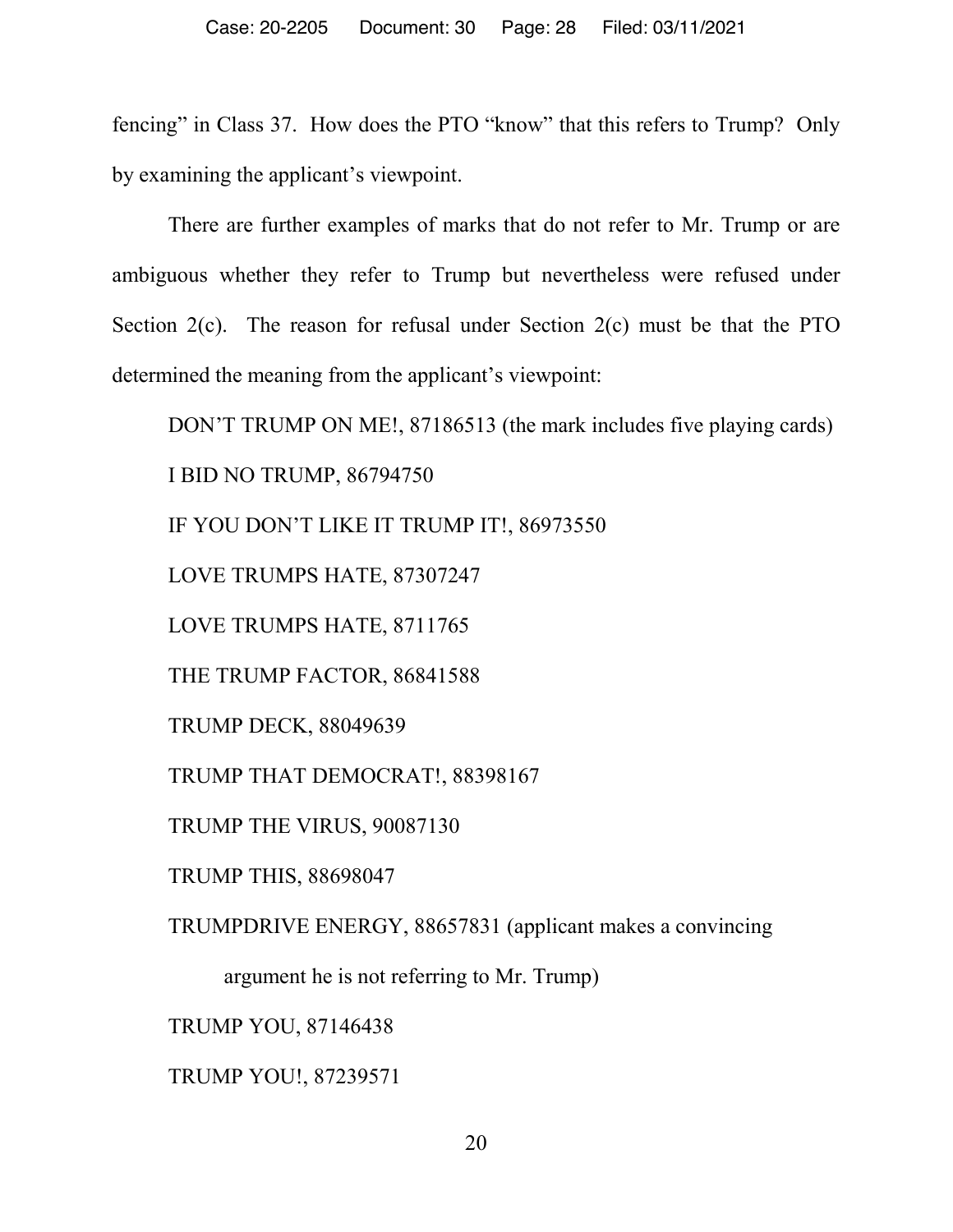#### TRUMPLESS, 87840125

#### YOUR FEAR DOESN'T TRUMP MY FREEDOM, 85923501

In short, the PTO endeavors to determine the applicant's viewpoint and to act upon such a viewpoint. Clearly, viewpoint discrimination and unconstitutional.

Note that the goods and services are not listed above. The reason for the omissions is that, in the refusals, the PTO almost never makes the refusal dependent on the applicant's goods and services. Rather the PTO takes the position that, because Mr. Trump is famous, the applicant must be referring to him regardless of the goods and services. That is a logical fallacy. Context works only against the applicant. Almost never is the PTO convinced by the applicant's context. In other words, "heads I win, tails you lose." It was the same way with respect to scandalous marks as shown by actual data. M. Carpenter and M. Gardner, "NSFW: An Empirical Study of Scandalous Trademarks, *Cardozo Arts and Entertainment Law Journal*, 33:321-365. (2015). When "high value" or "core" speech is involved, there is far too great of risk that speech is chilled or suppressed.

## **V. SECTION 2(c) DOES NOT SURVIVE EITHER STRICT OR INTERMEDIATE SCRUTINY**

21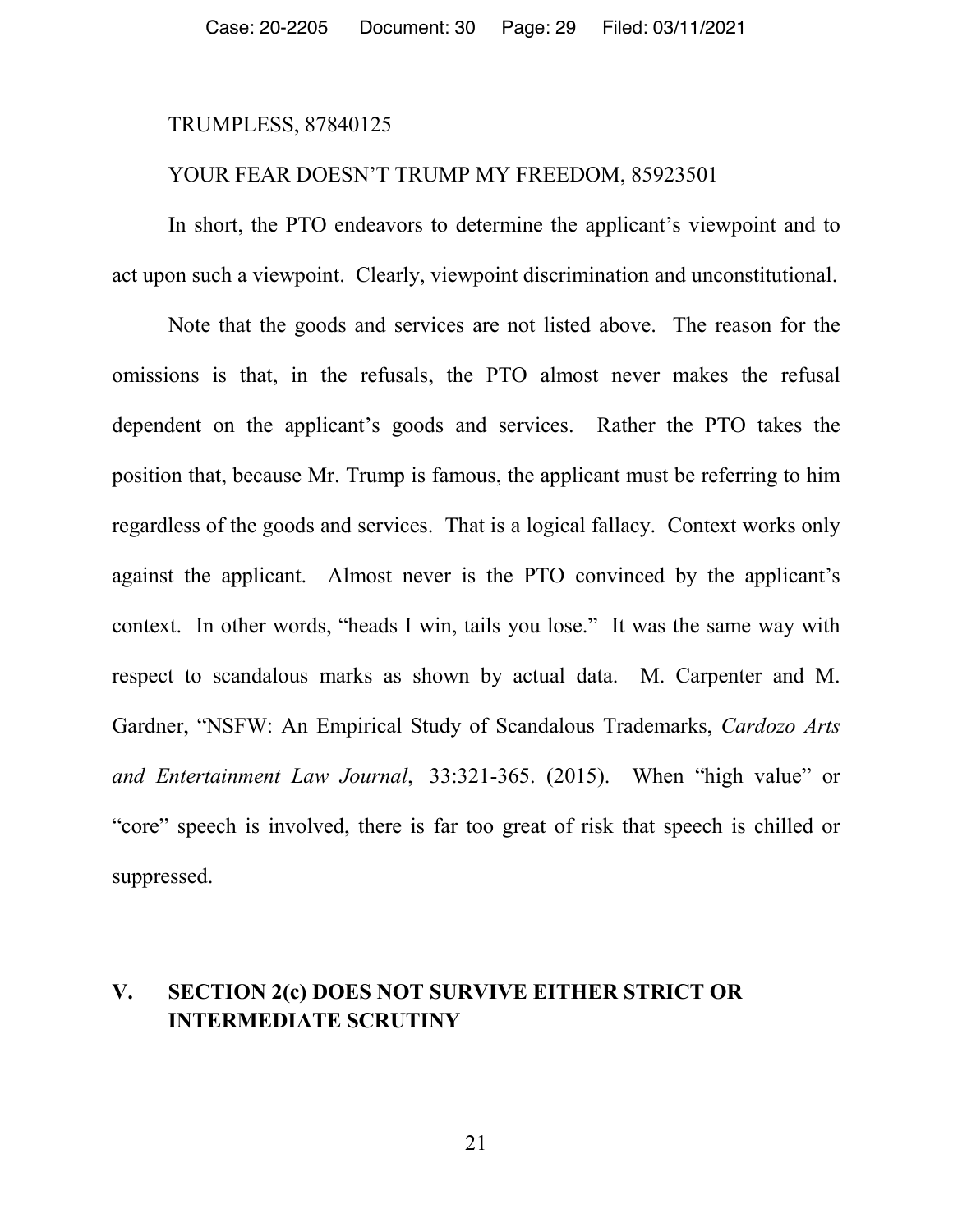Applicant believes that *Sullivan* is determinative. The fact that Section 2(c) discriminates upon viewpoint is also dispositive. In the event that it is necessary to go further, then the question is the correct level of scrutiny to apply and whether Section 2(c) survives such scrutiny.

The Supreme Court in *Tam* could not agree on the level of scrutiny. In *Brunetti*, the Court did not even use the word scrutiny. However, Section 2(c) is invalid under either possibly applicable level of scrutiny. Accordingly, it may not matter whether the level is strict or intermediate because the outcome is the same either way.<sup>7</sup>

#### A. Section 2(c) Fails Strict Scrutiny

Section 2(c) is restricting speech based on content. The Government restricts speech based on content when "a law applies to particular speech because of the topic discussed or the idea or message expressed." *Reed v. Town of Gilbert*, 576 U.S. 155, 135 S. Ct. 2218, 2227, 192 L. Ed. 2d 236 (2015). To be content neutral the regulation must be "applicable to all speech irrespective of content." *Consolidated Edison Co. v. Public Svc. Comm'n*, 447 U.S. 530, 536 (1980).

7 In previous cases the government has argued that denial of federal registration does not require constitutional analysis. That argument has always been rejected by the Supreme Court. The Court often has not felt it necessary to explain in detail its reasons for rejecting such contentions because it concluded other clauses were viewpoint regulation.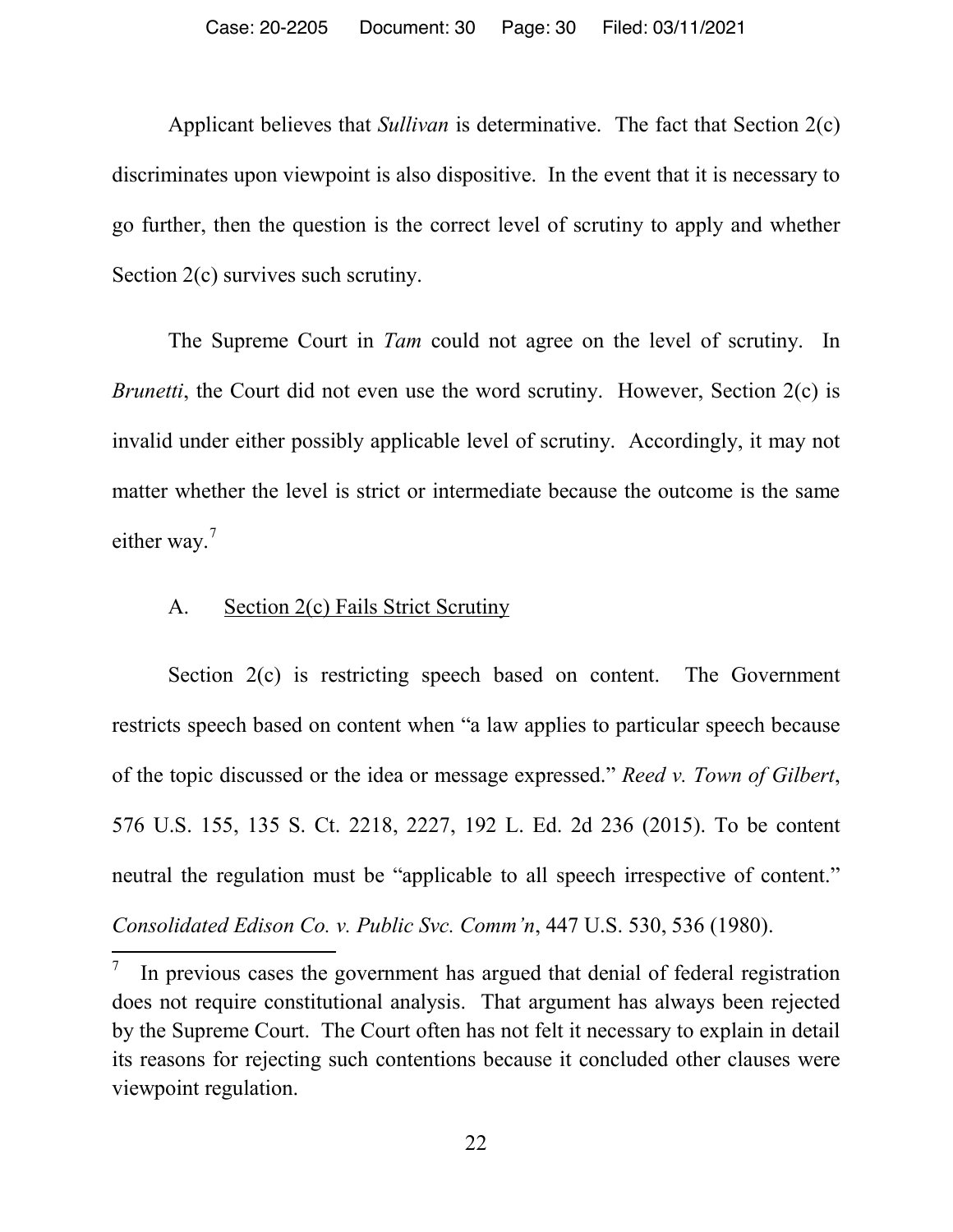#### Case: 20-2205 Document: 30 Page: 31 Filed: 03/11/2021

There is no neutrality of content. As to marks involving individual politicians, the only marks granted are the ones that the named politician choses to approve. Trump has an effective veto over any speech he does not control under Section 2(c). This is viewpoint discrimination between marks relating to politics, and specifically, relating to politicians: marks approved by the named politician are allowed, all others are refused. Actually, it goes even further, the discrimination among marks about politics is to reject marks that Trump does not approve of.

Marks including TRUMP are handled differently based upon the perceived viewpoint or meaning of the applicant, or the perceived meaning. If it were content-neutral, all marks with TRUMP would be treated the same.

Viewed another way, Section 2(c) it is not a "time, place, manner" regulation. Thus, it is not content-neutral.

It follows that, even in the event Section 2(c) is not considered viewpoint regulation, then it certainly is content regulation.

If it is content regulation, then strict scrutiny applies. There is no compelling government interest that would justify Section 2(c). As mentioned above, there is no reason for Section 2(c) at all that is not already covered by the content-neutral Deception and False Association Clauses of Section 2(a).

23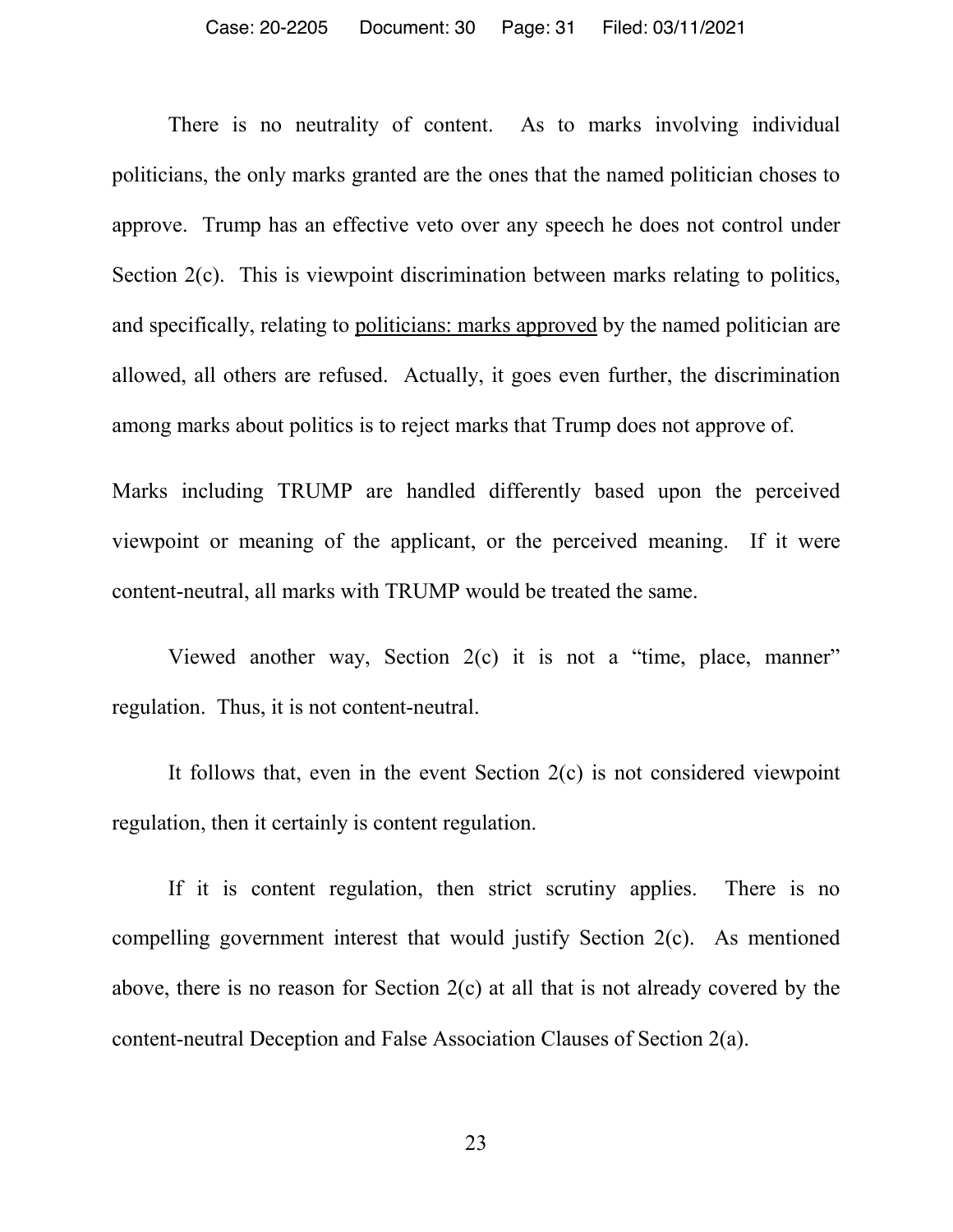Nor is Section 2(c) narrowly drawn. It covers a broad swath of "high-value" or "core" speech. To be narrowly drawn, Section 2(c) would have to be limited only to trademarks that are deceptive or clearly create a false association.

### B. Section 2(c) Does Not Survive Intermediate Scrutiny

Amicus contends that *Reed* implicitly overruled *Central Hudson Gas & Electric Corp. v Public Service Commission*, 447 U.S. 557, 100 S. Ct. 2343, 65 L. Ed. 23 341 (1980), as to "content-based regulations of speech" because *Reed*  applied strict scrutiny to such regulations. At a minimum, *Reed* implicitly limited *Central Hudson* to purely commercial transactions, such as offers to sell. However, if it were to be determined that intermediate scrutiny is the appropriate level, Section 2(c) is still unconstitutional. Under *Central Hudson*, a restriction of speech must serve "a substantial interest," and it must be "narrowly drawn." This means, among other things, that "[t]he regulatory technique may extend only as far as the interest it serves." *Tam*, 137 S. Ct. at 1764 (Alito, J.) (plurality) (citations omitted, quoting *Central Hudson* at 564-65).

Here, there is neither empirical support nor sound reasoning for Section 2(c)'s requirement for written consent beyond the prevention of deception in Section 2(a). Prevention of deception or false association is a valid interest, when such actually exists. But Section  $2(c)$  goes far beyond that and rejects applications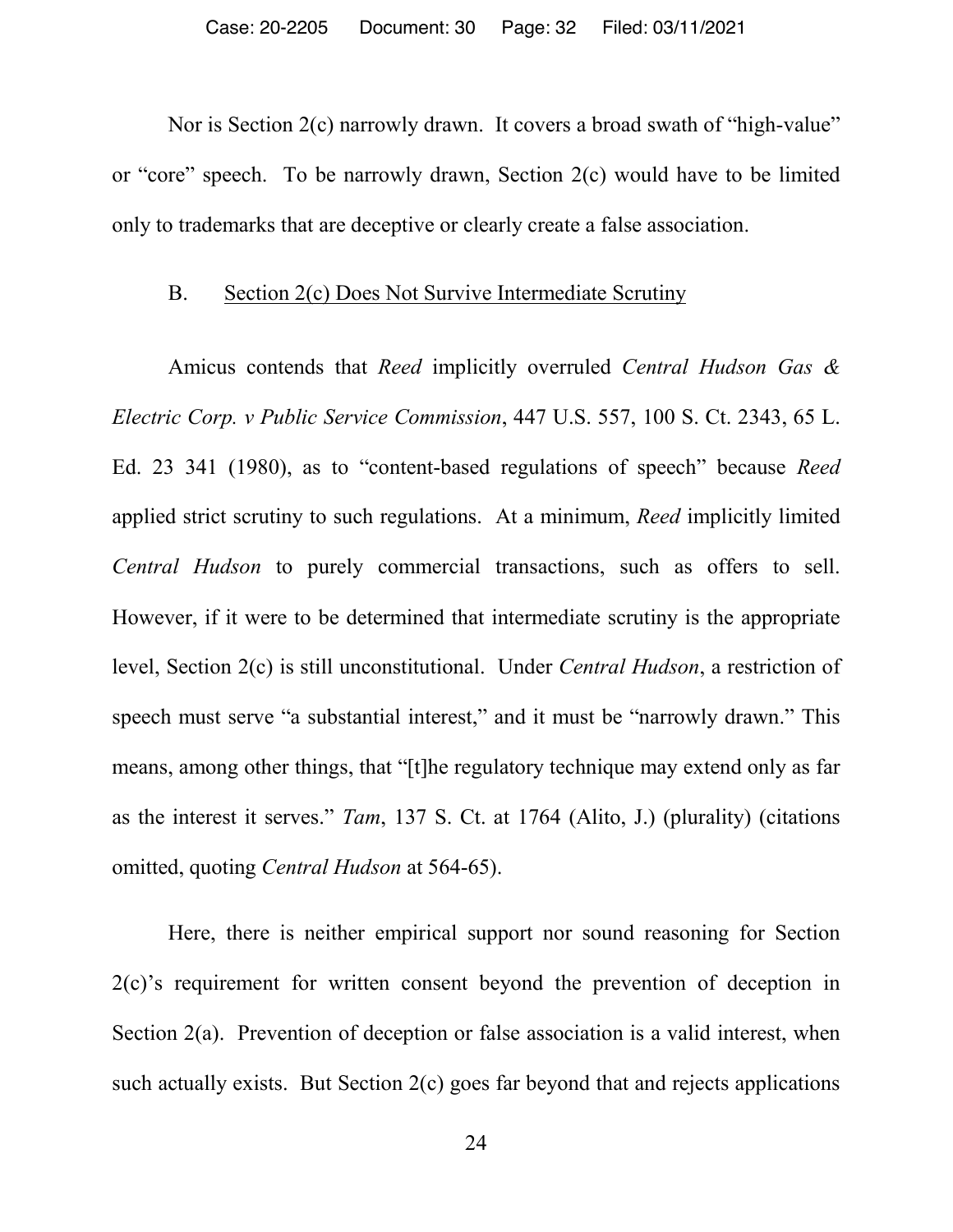when no deception or false association is possible. No reasonable person could believe that Trump approves of DUMP TRUMP. Deception and false association with Trump are impossible with Amicus' mark.

The government has no legitimate interest in protecting the sensibilities of Trump since he is a public figure. There can be no legitimate interest in preventing registration because Trump's right of publicity does not allow him to prevent use of non-confusing marks that addresses his public actions. In other words, if use is allowed, then there is no governmental interest in prohibiting registration.

The statute, in order to be narrowly drawn, would have to exclude public figures. Accordingly, Section  $2(c)$  does not survive intermediate scrutiny.<sup>8</sup>

### **VI. SECTION 2(c) IS UNCONSTITUTIONAL AS APPLIED**

Amicus contends that the "consent of living individual" requirement is overbroad and therefore unconstitutional on its face. Even if Section 2(c) is not struck down in its entirety, it unconstitutionally limits the ability to express

8 It is not necessary to address here potential government reasons for rational basis scrutiny because the Supreme Court has always rejected all such arguments as to the Lanham Act.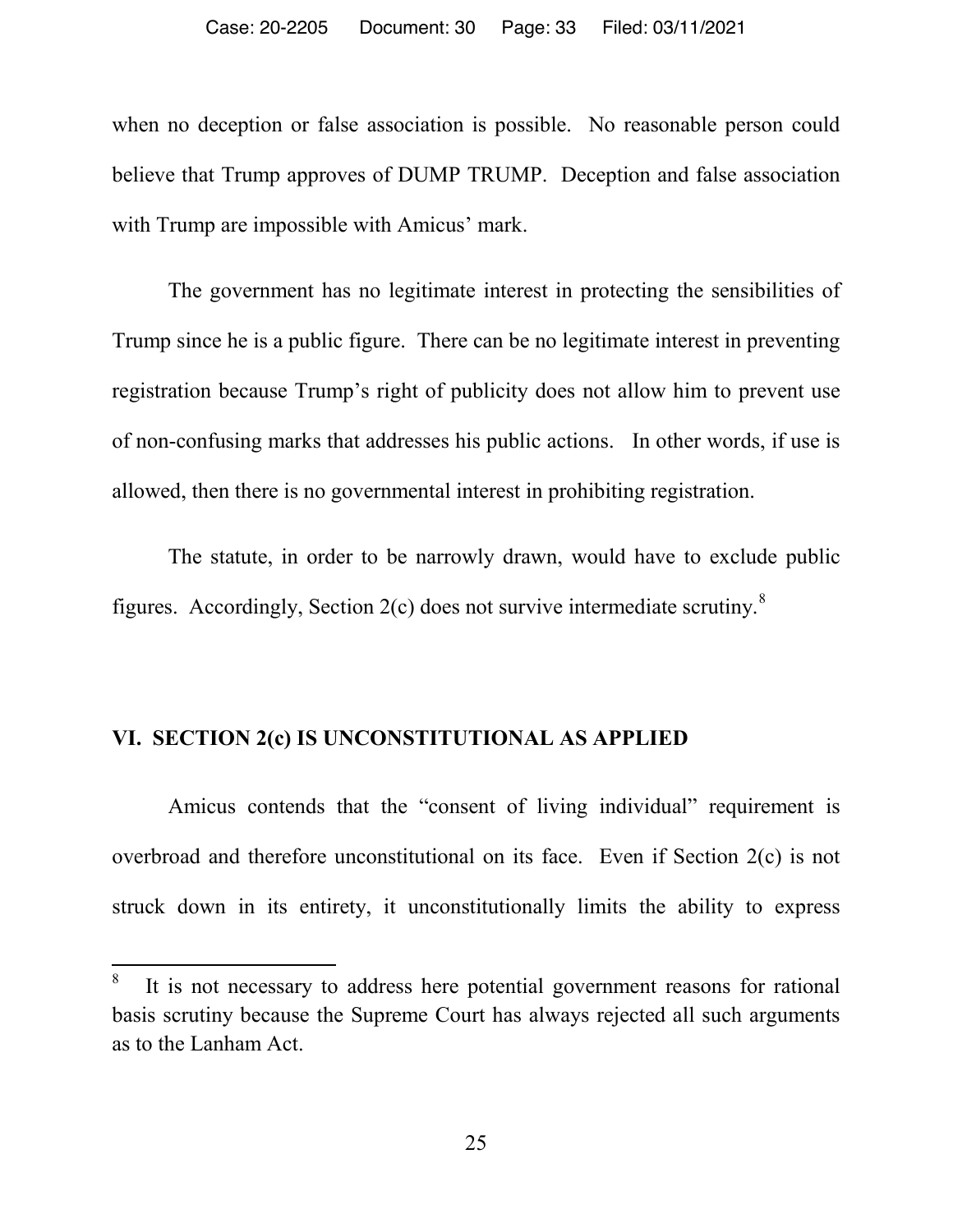political viewpoints. If the PTO had not found TRUMP TOO SMALL to be deceptive, then the statute is unconstitutional as applied to his mark.

### **VII. CONCLUSION**

The refusal under the False Association Clause should be affirmed. If the Court reaches Section 2(c), then it is facially unconstitutional because the government is discriminating based on viewpoint. Section 2(c) fails to pass either strict or intermediate scrutiny.

Dated: February 26, 2021 New York, New York

Respectfully submitted,

 /s/ Matthew A. Handal Matthew A. Handal Amicus pro se *Matthew Handal* 277 Ave. C New York, NY 10009 (212) 505-4268 HANDALM@GMAIL.COM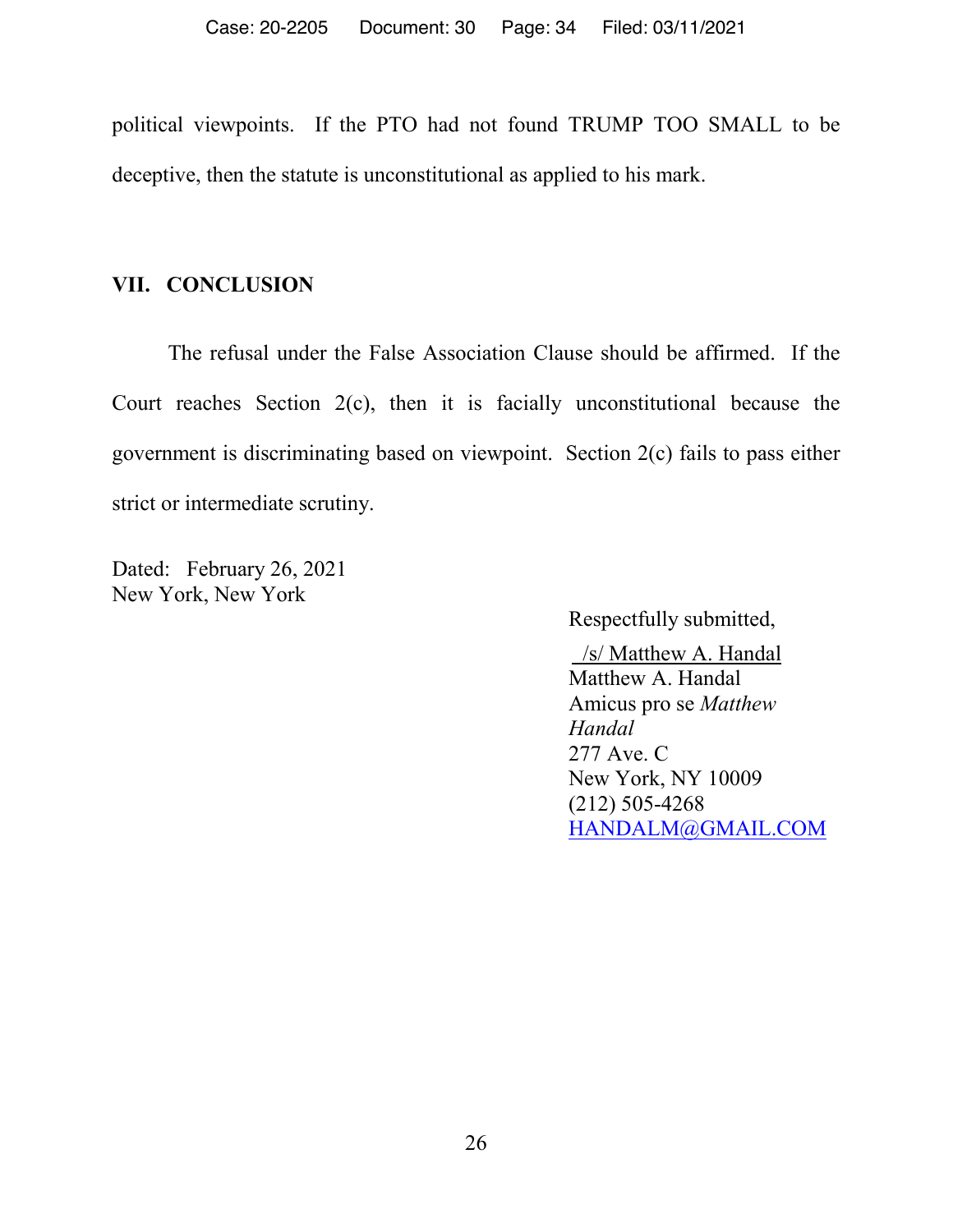### CERTIFICATE OF SERVICE

I hereby certify that I served a copy of this brief on counsel of record on

February 26, 2021, by CM/ECF, with courtesy copies by email.

Dated: February 26, 2021 New York, New York

Respectfully submitted,

 /s/ Matthew A. Handal Matthew A. Handal Amicus pro se *Matthew Handal* 277 Ave. C New York, NY 10009 (212) 505-4268 HANDALM@GMAIL.COM